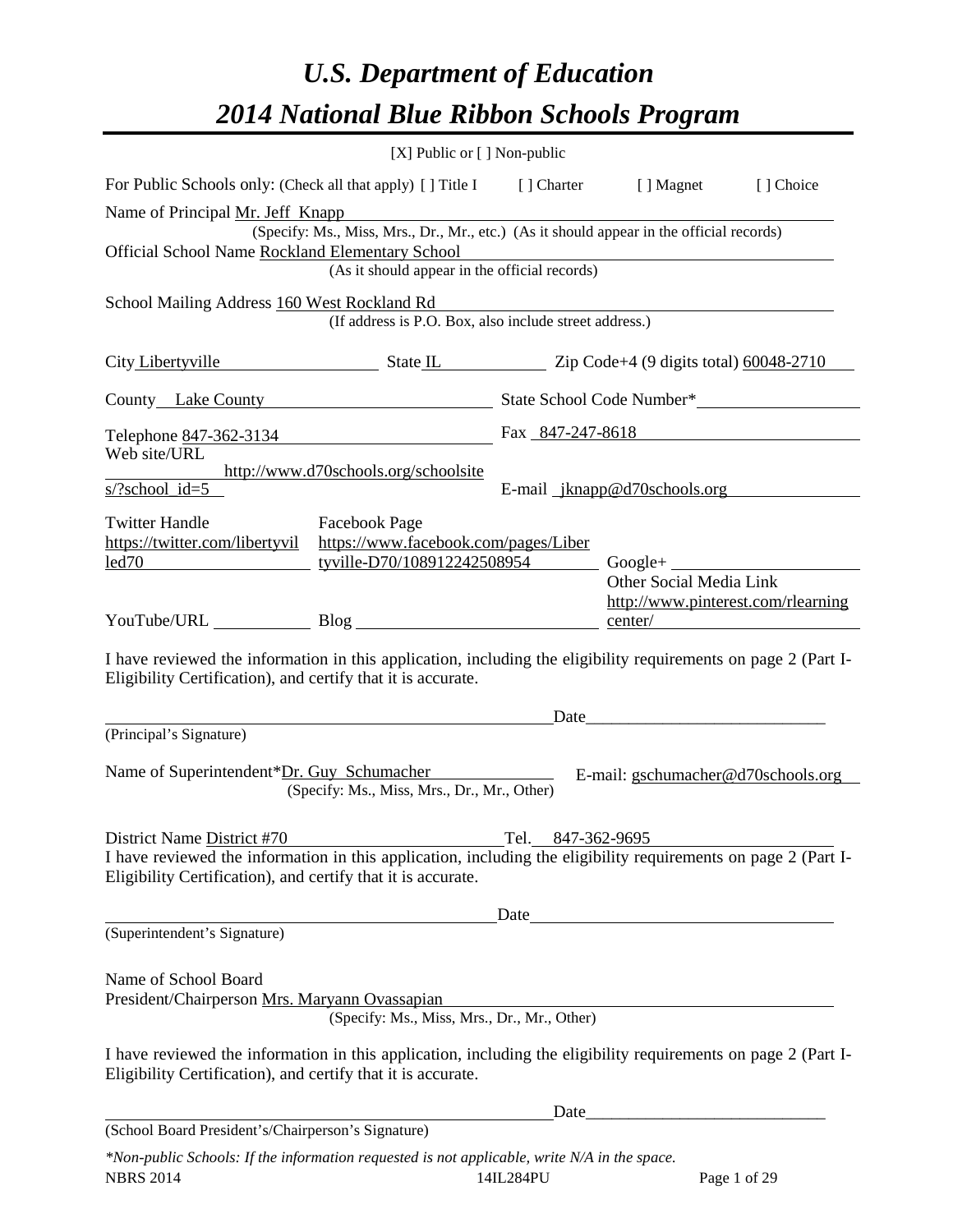#### **Include this page in the school's application as page 2.**

The signatures on the first page of this application (cover page) certify that each of the statements below concerning the school's eligibility and compliance with U.S. Department of Education, Office for Civil Rights (OCR) requirements is true and correct.

- 1. The school configuration includes one or more of grades K-12. (Schools on the same campus with one principal, even a K-12 school, must apply as an entire school.)
- 2. The school has made its Annual Measurable Objectives (AMOs) or Adequate Yearly Progress (AYP) each year for the past two years and has not been identified by the state as "persistently dangerous" within the last two years.
- 3. To meet final eligibility, a public school must meet the state's AMOs or AYP requirements in the 2013-2014 school year and be certified by the state representative. Any status appeals must be resolved at least two weeks before the awards ceremony for the school to receive the award.
- 4. If the school includes grades 7 or higher, the school must have foreign language as a part of its curriculum.
- 5. The school has been in existence for five full years, that is, from at least September 2008 and each tested grade must have been part of the school for the past three years.
- 6. The nominated school has not received the National Blue Ribbon Schools award in the past five years: 2009, 2010, 2011, 2012, or 2013.
- 7. The nominated school has no history of testing irregularities, nor have charges of irregularities been brought against the school at the time of nomination. The U.S. Department of Education reserves the right to disqualify a school's application and/or rescind a school's award if irregularities are later discovered and proven by the state.
- 8. The nominated school or district is not refusing Office of Civil Rights (OCR) access to information necessary to investigate a civil rights complaint or to conduct a district-wide compliance review.
- 9. The OCR has not issued a violation letter of findings to the school district concluding that the nominated school or the district as a whole has violated one or more of the civil rights statutes. A violation letter of findings will not be considered outstanding if OCR has accepted a corrective action plan from the district to remedy the violation.
- 10. The U.S. Department of Justice does not have a pending suit alleging that the nominated school or the school district as a whole has violated one or more of the civil rights statutes or the Constitution's equal protection clause.
- 11. There are no findings of violations of the Individuals with Disabilities Education Act in a U.S. Department of Education monitoring report that apply to the school or school district in question; or if there are such findings, the state or district has corrected, or agreed to correct, the findings.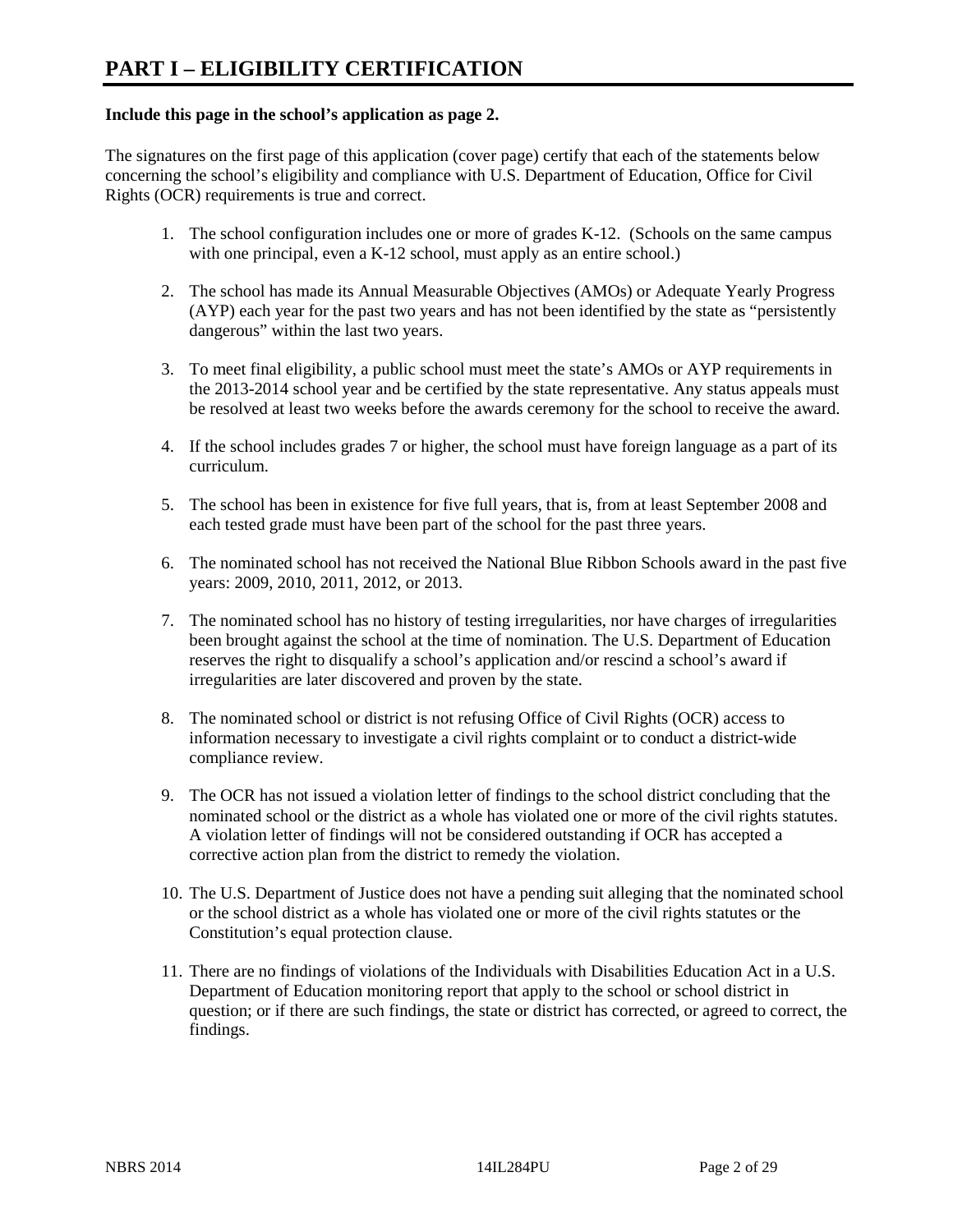# **PART II - DEMOGRAPHIC DATA**

#### **All data are the most recent year available.**

**DISTRICT** (Question 1 is not applicable to non-public schools)

| -1. | Number of schools in the district<br>(per district designation): | $\overline{4}$ Elementary schools (includes K-8)<br>1 Middle/Junior high schools<br>0 High schools |
|-----|------------------------------------------------------------------|----------------------------------------------------------------------------------------------------|
|     |                                                                  |                                                                                                    |
|     |                                                                  | $0 K-12$ schools                                                                                   |

5 TOTAL

**SCHOOL** (To be completed by all schools)

- 2. Category that best describes the area where the school is located:
	- [ ] Urban or large central city
	- [ ] Suburban with characteristics typical of an urban area
	- [X] Suburban
	- [ ] Small city or town in a rural area
	- [ ] Rural
- 3. 3 Number of years the principal has been in her/his position at this school.
- 4. Number of students as of October 1 enrolled at each grade level or its equivalent in applying school:

| Grade                           | # of         | # of Females | <b>Grade Total</b> |
|---------------------------------|--------------|--------------|--------------------|
|                                 | <b>Males</b> |              |                    |
| <b>PreK</b>                     | 0            | $\theta$     | $\theta$           |
| K                               | 12           | 21           | 33                 |
| $\mathbf{1}$                    | 20           | 27           | 47                 |
| $\boldsymbol{2}$                | 23           | 20           | 43                 |
| 3                               | 36           | 17           | 53                 |
| 4                               | 22           | 31           | 53                 |
| 5                               | 29           | 30           | 59                 |
| 6                               | 0            | 0            | $\theta$           |
| 7                               | 0            | $\theta$     | 0                  |
| 8                               | 0            | 0            | 0                  |
| 9                               | 0            | $\theta$     | 0                  |
| 10                              | 0            | 0            | 0                  |
| 11                              | 0            | 0            | $\theta$           |
| 12                              | 0            | 0            | 0                  |
| <b>Total</b><br><b>Students</b> | 142          | 146          | 288                |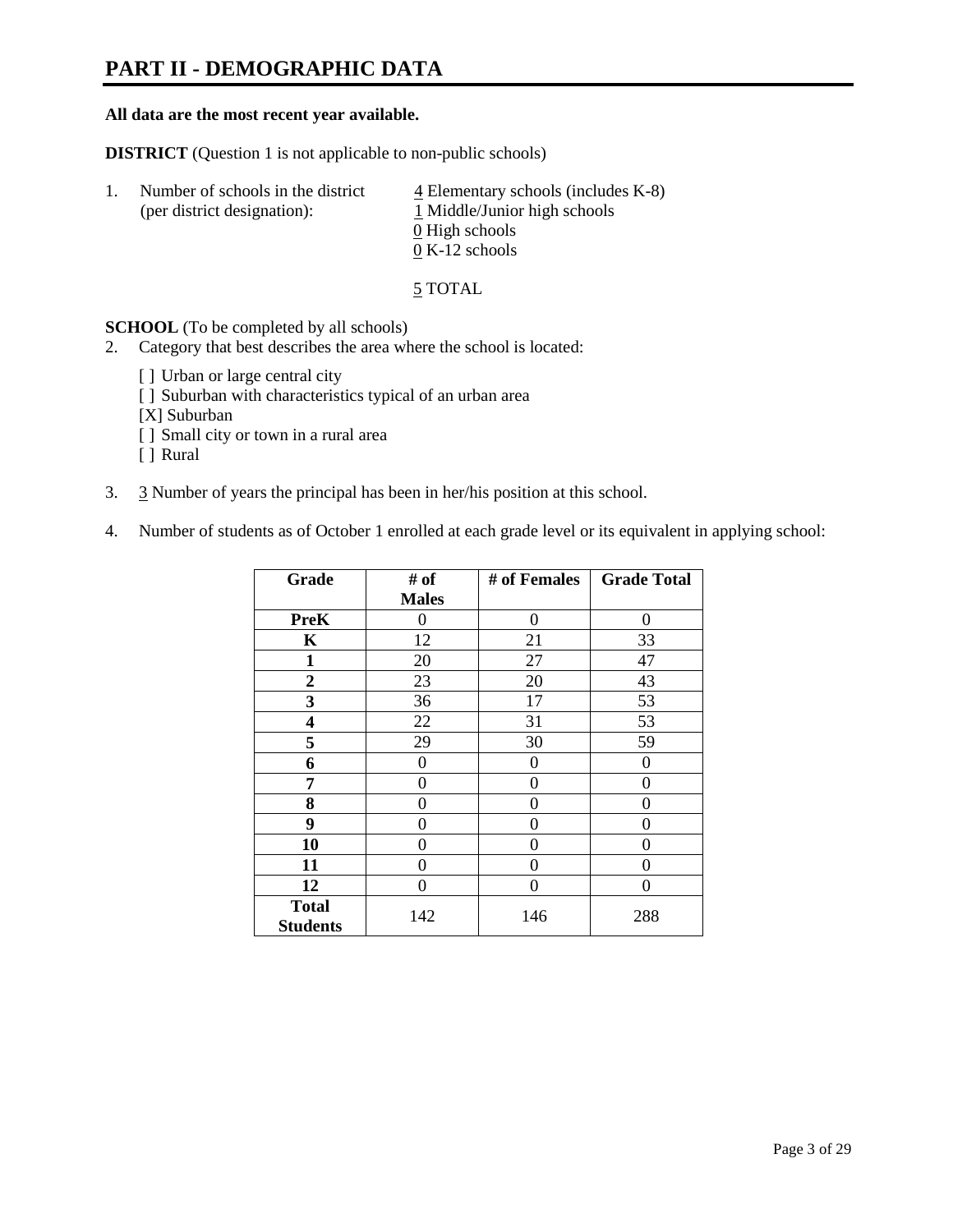5. Racial/ethnic composition of  $1\%$  American Indian or Alaska Native the school:  $7\%$  Asian

 0 % Black or African American 2 % Hispanic or Latino 0 % Native Hawaiian or Other Pacific Islander 82 % White 8 % Two or more races **100 % Total** 

(Only these seven standard categories should be used to report the racial/ethnic composition of your school. The Final Guidance on Maintaining, Collecting, and Reporting Racial and Ethnic Data to the U.S. Department of Education published in the October 19, 2007 *Federal Register* provides definitions for each of the seven categories.)

6. Student turnover, or mobility rate, during the  $2012 - 2013$  year:  $6\%$ 

This rate should be calculated using the grid below. The answer to (6) is the mobility rate.

| <b>Steps For Determining Mobility Rate</b>         | <b>Answer</b> |
|----------------------------------------------------|---------------|
| (1) Number of students who transferred to          |               |
| the school after October 1, 2012 until the         | 16            |
| end of the school year                             |               |
| (2) Number of students who transferred             |               |
| <i>from</i> the school after October 1, 2012 until |               |
| the end of the 2012-2013 school year               |               |
| (3) Total of all transferred students [sum of      | 16            |
| rows $(1)$ and $(2)$ ]                             |               |
| (4) Total number of students in the school as      | 288           |
| of October 1                                       |               |
| $(5)$ Total transferred students in row $(3)$      | 0.056         |
| divided by total students in row (4)               |               |
| $(6)$ Amount in row $(5)$ multiplied by 100        |               |

## 7. English Language Learners (ELL) in the school: 2 %

 6 Total number ELL Number of non-English languages represented: 3 Specify non-English languages: Spanish, Russian and Greek

8. Students eligible for free/reduced-priced meals: 5 %

Total number students who qualify:  $\frac{14}{14}$ 

If this method is not an accurate estimate of the percentage of students from low-income families, or the school does not participate in the free and reduced-priced school meals program, supply an accurate estimate and explain how the school calculated this estimate.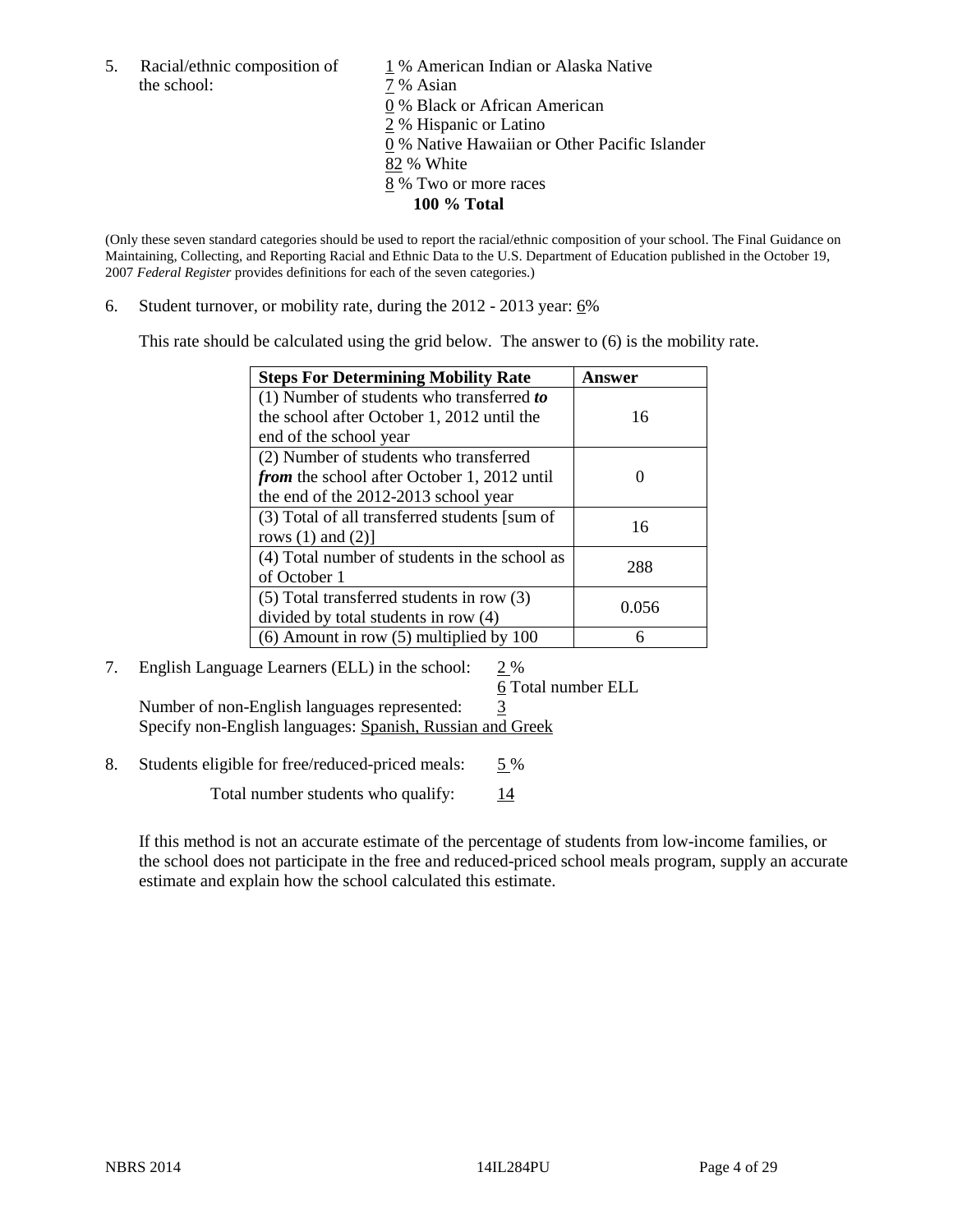26 Total number of students served

Indicate below the number of students with disabilities according to conditions designated in the Individuals with Disabilities Education Act. Do not add additional categories.

| 3 Autism                | 0 Orthopedic Impairment                 |
|-------------------------|-----------------------------------------|
| 0 Deafness              | 3 Other Health Impaired                 |
| 0 Deaf-Blindness        | 3 Specific Learning Disability          |
| 2 Emotional Disturbance | 0 Speech or Language Impairment         |
| 2 Hearing Impairment    | 0 Traumatic Brain Injury                |
| 2 Mental Retardation    | 0 Visual Impairment Including Blindness |
| 6 Multiple Disabilities | 5 Developmentally Delayed               |
|                         |                                         |

10. Use Full-Time Equivalents (FTEs), rounded to nearest whole numeral, to indicate the number of personnel in each of the categories below:

|                                       | <b>Number of Staff</b> |
|---------------------------------------|------------------------|
| Administrators                        |                        |
| Classroom teachers                    | 15                     |
| Resource teachers/specialists         |                        |
| e.g., reading, math, science, special | 11                     |
| education, enrichment, technology,    |                        |
| art, music, physical education, etc.  |                        |
| Paraprofessionals                     | 3                      |
| Student support personnel             |                        |
| e.g., guidance counselors, behavior   |                        |
| interventionists, mental/physical     |                        |
| health service providers,             |                        |
| psychologists, family engagement      |                        |
| liaisons, career/college attainment   |                        |
| coaches, etc.                         |                        |
|                                       |                        |

11. Average student-classroom teacher ratio, that is, the number of students in the school divided by the FTE of classroom teachers, e.g.,  $22:1$  19:1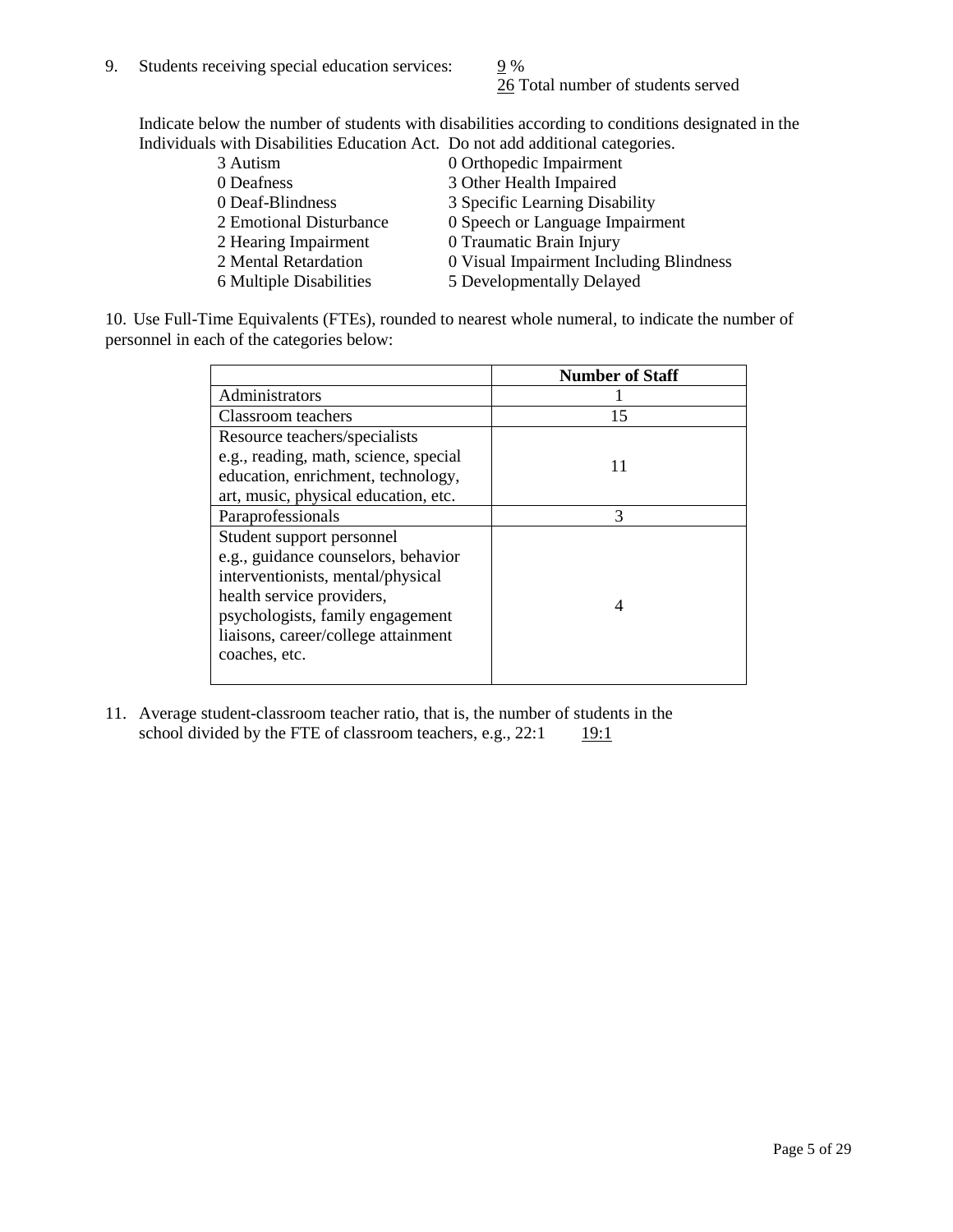12. Show daily student attendance rates. Only high schools need to supply yearly graduation rates.

| <b>Required Information</b> | 2012-2013 | 2011-2012 | 2010-2011 | 2009-2010 | 2008-2009 |
|-----------------------------|-----------|-----------|-----------|-----------|-----------|
| Daily student attendance    | 77%       | 96%       | 97%       | 96%       | 96%       |
| High school graduation rate | 9%        | 0%        | 0%        | 0%        | 0%        |

#### 13. **For schools ending in grade 12 (high schools)**

Show percentages to indicate the post-secondary status of students who graduated in Spring 2013

| <b>Post-Secondary Status</b>                  |    |
|-----------------------------------------------|----|
| Graduating class size                         |    |
| Enrolled in a 4-year college or university    | 0% |
| Enrolled in a community college               | 0% |
| Enrolled in career/technical training program | 0% |
| Found employment                              | 0% |
| Joined the military or other public service   | 0% |
| <b>Ther</b>                                   | 2% |

14. Indicate whether your school has previously received a National Blue Ribbon Schools award. Yes  $No \underline{X}$ 

If yes, select the year in which your school received the award.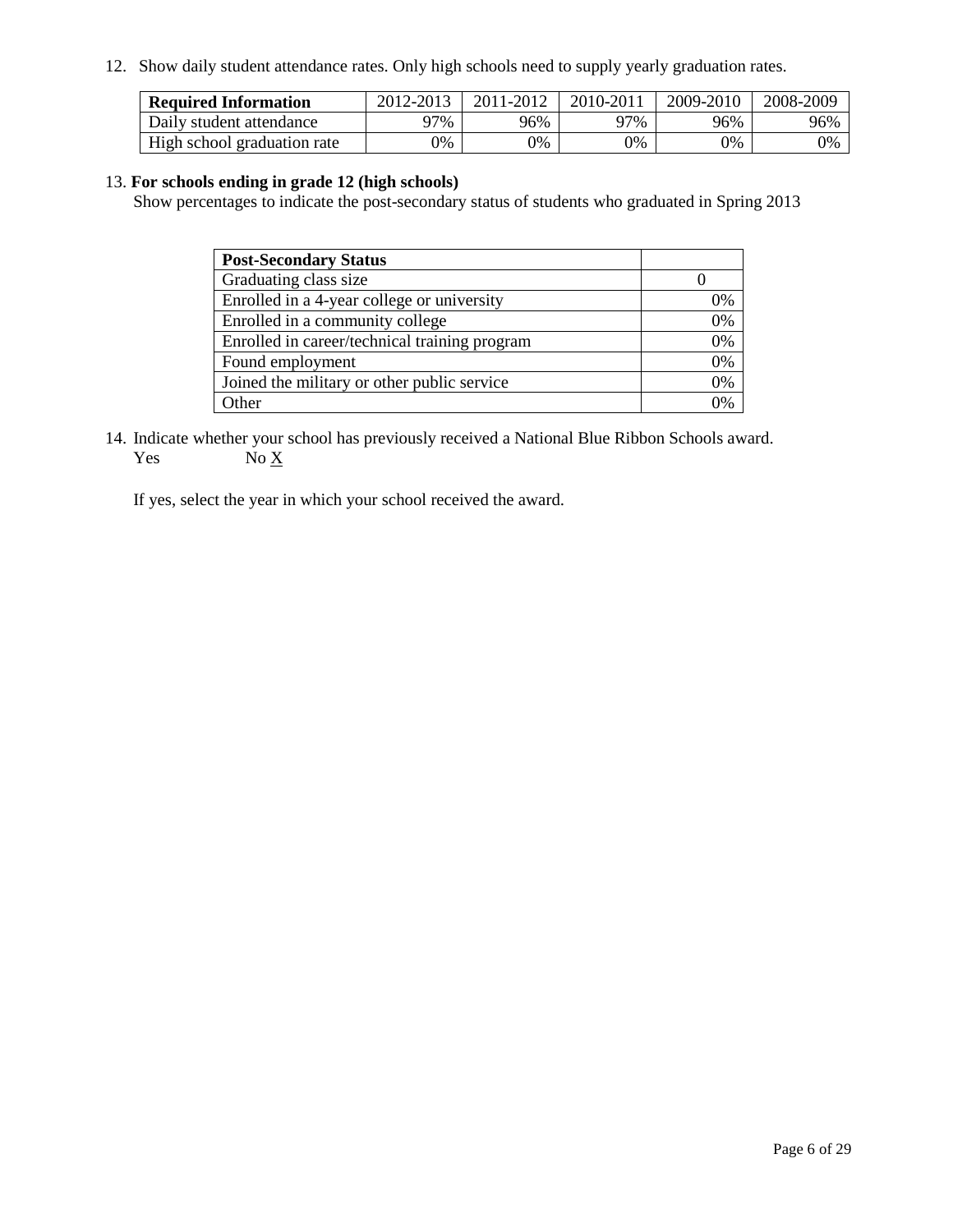# **PART III – SUMMARY**

Rockland School, part of Libertyville Elementary District 70, with its strong academic foundation, is located in a suburb about 35 miles north of Chicago in Lake County, Illinois. Libertyville, a village of about 20,000, has a strong heritage as a family-oriented community. Built in 1927, Rockland is the oldest school in Libertyville. With 300 students, two to three sections spanning kindergarten through fifth grade, and an average class size of 14-23 students, Rockland is a neighborhood school with a small town family feel. Historical features are found throughout the school from its iconic red doors, original brick exterior, wood trimmed windows, door moldings and cloakrooms in the original section of the building. Ninety percent of students reside within walking distance, and the playground serves as a vibrant center of activity for students and families well beyond school hours. Rockland School has greeted four generations of families throughout its history.

Rockland is home to many special traditions. The school year begins with an opening ceremony at the flagpole with students, staff, and parents where the official school bell rings in the new year. Traditions continue with a "Welcome Back Picnic" on the playground with families both past and present invited. At Halloween, Rocky the Raptor (the school mascot) leads students in a parade through the neighborhood. Near Thanksgiving, a traditional feast is organized by the second grade team as part of the curriculum, with parents and students playing the roles of Native Americans and pilgrims. As a bonus, the Rockland Family Association (RFA) provides a special gift of home-baked Thanksgiving breads for each staff member. Before winter break, the entire school enjoys a field trip to a local theatrical performance sponsored by the RFA. Another highlight for students is Career Day, a time to explore various careers presented by parents and members of the business community. The biggest fundraiser of the year is a family event called the Pattycake Breakfast, which brings staff, families, and community members together for a fun morning of pancakes and games. In May, all first graders read to the principal, followed by an all school balloon launch celebration welcoming them into the circle of readers. To showcase these traditional events and many other Rockland activities and achievements, slideshows are shown on a big screen television in the foyer for staff, students, and visitors to enjoy. The school year culminates back at the flagpole with the closing ceremony, ringing the bell, and saying goodbye to another successful year.

District 70's vision is "To ensure that District 70 students experience learning that prepares them to live and work in the 21st Century." Rockland students and staff support this vision through its mission statement: "We show the Rockland Way each and every day." Each morning begins with the reciting of Rockland's unique character pledge, which has evolved from student and staff collaboration over the years. As students walk through the hallways of Rockland, they have positive visual and verbal reminders encouraging behavior to go above and beyond. Students showing great character are presented with "Raptor Rewards," and at the end of each trimester, positive behaviors are celebrated as an entire school. The Rockland Way permeates through the school with high levels of student engagement, and a true collaboration of teachers and students. This serves as a roadmap to guide all staff and students towards a positive social/emotional, behavioral, and academic journey through the 21st Century.

Students and staff work with state-of-the-art technology and software including a document camera and interactive whiteboard in every classroom, a computer lab, laptops, Chromebooks, iPads, and iPods. Teachers are creative, innovative and passionate about meeting the individual needs of each student. At Rockland, 21st Century Skills are outlined within District 70's six Applications of Learning which include: Communication, Working on Teams, Self Direction, Solving Problems, Using Technology, and Making Connections. The ability to use these skills will greatly influence students' success in school, in the workplace, and in the community. Rockland staff have been awarded numerous grants through business partnerships to create and implement innovative student programs directly related to the Applications of Learning. By providing a positive learning environment and differentiating instruction based on the needs of each child, Rockland's state assessment results remain at a high level. Staff also engage in ongoing professional development and most hold or are seeking a Master's Degree.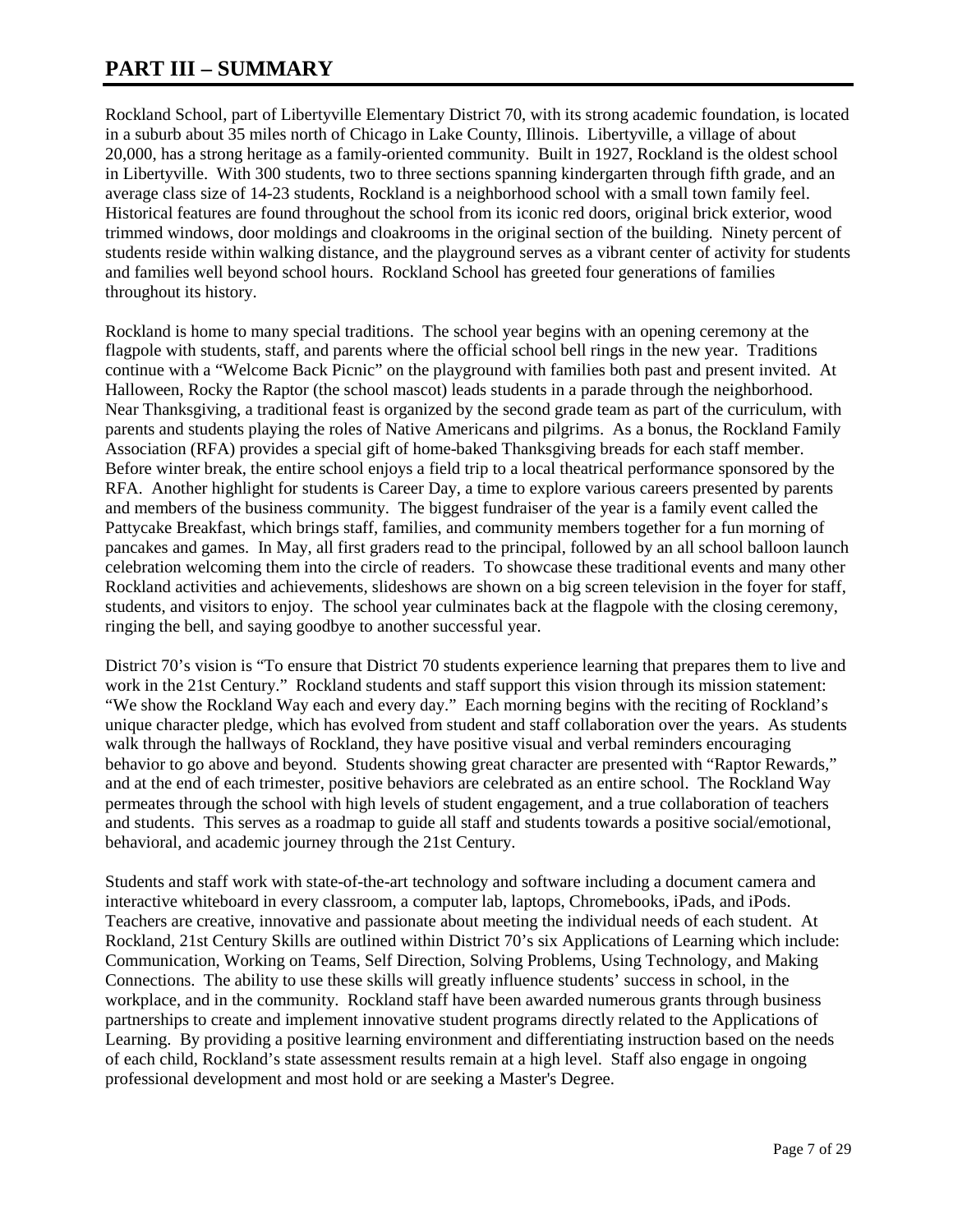Rockland School has been and will continue to be a special place for students, staff, and the community. It is dedicated to meeting the needs of the whole child. The historic brick building is full of traditions and memories for many in and around Libertyville. Having served the village for 87 years, the sign greeting all that enter the office holds true, "The red doors will always be here to welcome you home."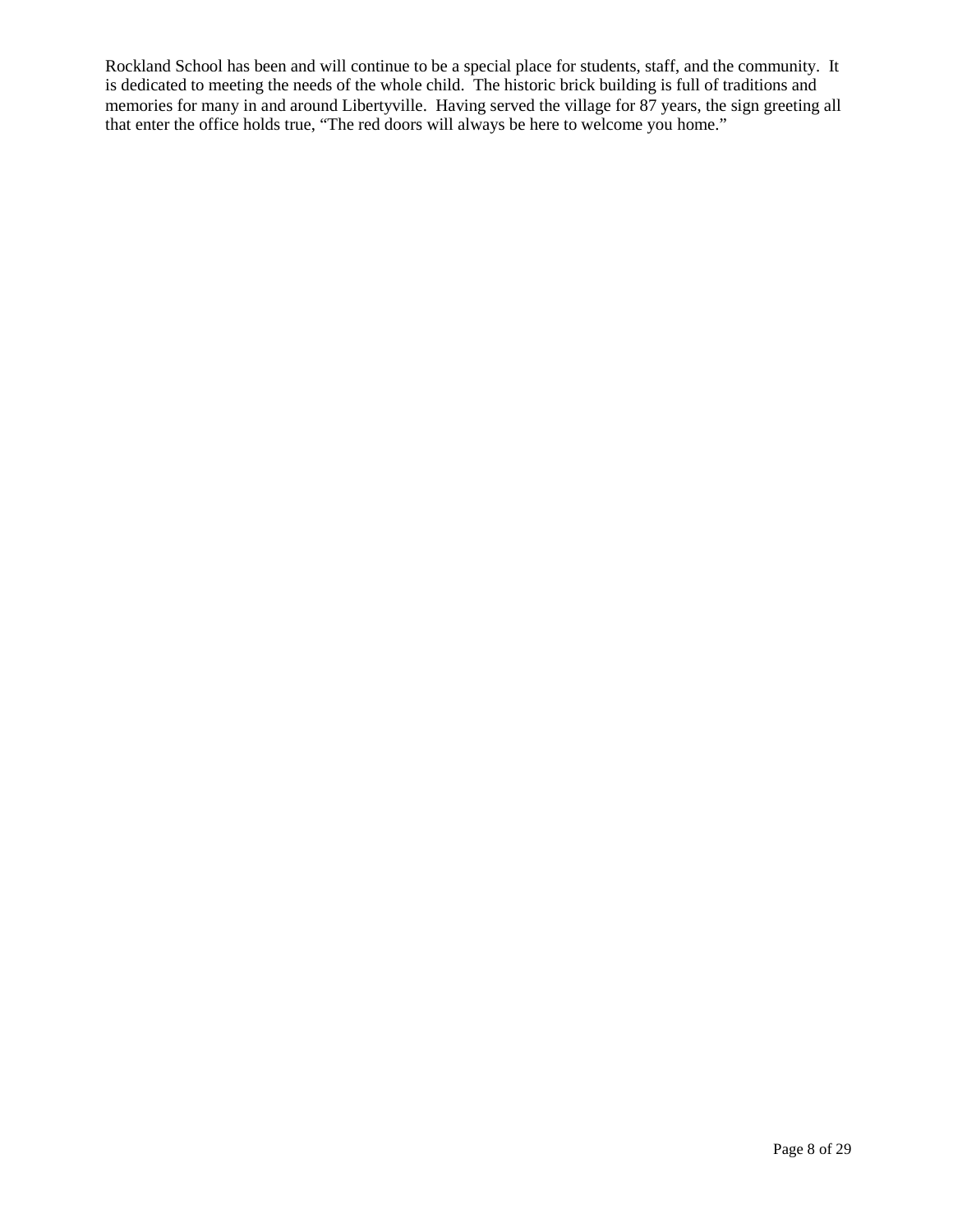#### **1. Assessment Results:**

a) In the state of Illinois, all public schools participate in the Illinois Standard Achievement Test (ISAT). This test looks at achievement in Reading and Math (grades three through five) and Science (grade four). Rockland School takes great pride in the students' performance on this yearly exam. The state provides results for these exams through yearly school report cards in the format of Exceeds Standards, Meets Standards, Below Standards, and Academic Warning. The state defines Exceeding Standards as student work that demonstrates advanced knowledge and skills in a subject. Meets Standards is student work that demonstrates proficient knowledge and skills in the subject. Below Standards is student work that demonstrates basic knowledge and skills in the subject. Academic Warning is student work that demonstrates limited knowledge and skills in the subject. Rockland School strives for all students to Meet/Exceed these state standards as a part of the No Child Left Behind Act (NCLB), and has met Adequate Yearly Progress (AYP) each year in all subject areas.

The diversity of Rockland's population does not meet the criteria of designated subgroups according to the state of Illinois, as the student population is 84.6% white. Subgroups with fewer than 45 students are not reported.

The most recent scores from the 2013 assessment show Reading performance across grade levels ranged from 81.4-91.8% Meeting or Exceeding state standards. This can be compared to the state performance for Reading, which falls between 58.8-59.2%. The 2013 Math performance ranged from 81.4-91.8%, while the state was 54.9-60.2%. The 2013 Science performance was 98.3%, while the state was 81%. These numbers indicate that Rockland School strives to achieve high performance, and has practices in place to achieve and maintain this performance.

b) When analyzing Rockland School's performance on ISAT assessments, it is important to reflect on fluctuations or trends over time. From 2008 through 2012, Rockland School remained above 90% in Meeting/Exceeding standards for Math and Reading overall. In fact, 2012 was Rockland's highest year, with student performance at 97% Meeting/Exceeding standards. However, in 2013, the percentage dropped to 88%. This 9% decrease was significant, given the history of stable, high achieving scores. This decrease was explained when the state of Illinois changed the cut scores. Composite ISAT scores were calculated using new cut scores, introduced by Illinois State Board of Education (ISBE) in 2013, to align state tests with the more rigorous Common Core State Standards. The higher cut scores resulted in a decline in the number of students Meeting or Exceeding Standards statewide. Given the new statewide cut scores, Rockland's scores dropped 9%, whereas, state performance dropped 23%.

It is important to highlight that not only do Rockland students Meet Standards, a large portion of the students Exceed Standards. Of the 88% of students who Met/Exceeded Standards in Reading, 41% Exceeded Standards. Again, this demonstrates the focus on high achievement. At the other end of the learning curve, there are a relatively small number of students who fall in the Academic Warning level for Reading achievement. In 2013, the Illinois Interactive Report Card indicated that only 1% of Rockland students were flagged as Academic Warning for Reading and Math. Rockland School will continue to utilize data to support growth in the areas of Math and Reading as they relate to standardized assessment.

An area of strength within the ISAT structure is Reading, where the students demonstrated the highest scores. Reading has been an area of focus within the School Improvement Plan (SIP), which outlines schoolwide goals. The 2011-2014 SIP goal was to continue to increase student achievement in Reading by using best practice instructional strategies, monitoring teacher practices, and providing professional development to increase teacher knowledge and skills. The highest achieving year for ISAT Reading was 2012, one year after implementing a schoolwide Reading achievement goal. This demonstrates the commitment Rockland educators have to high student achievement and helping students succeed.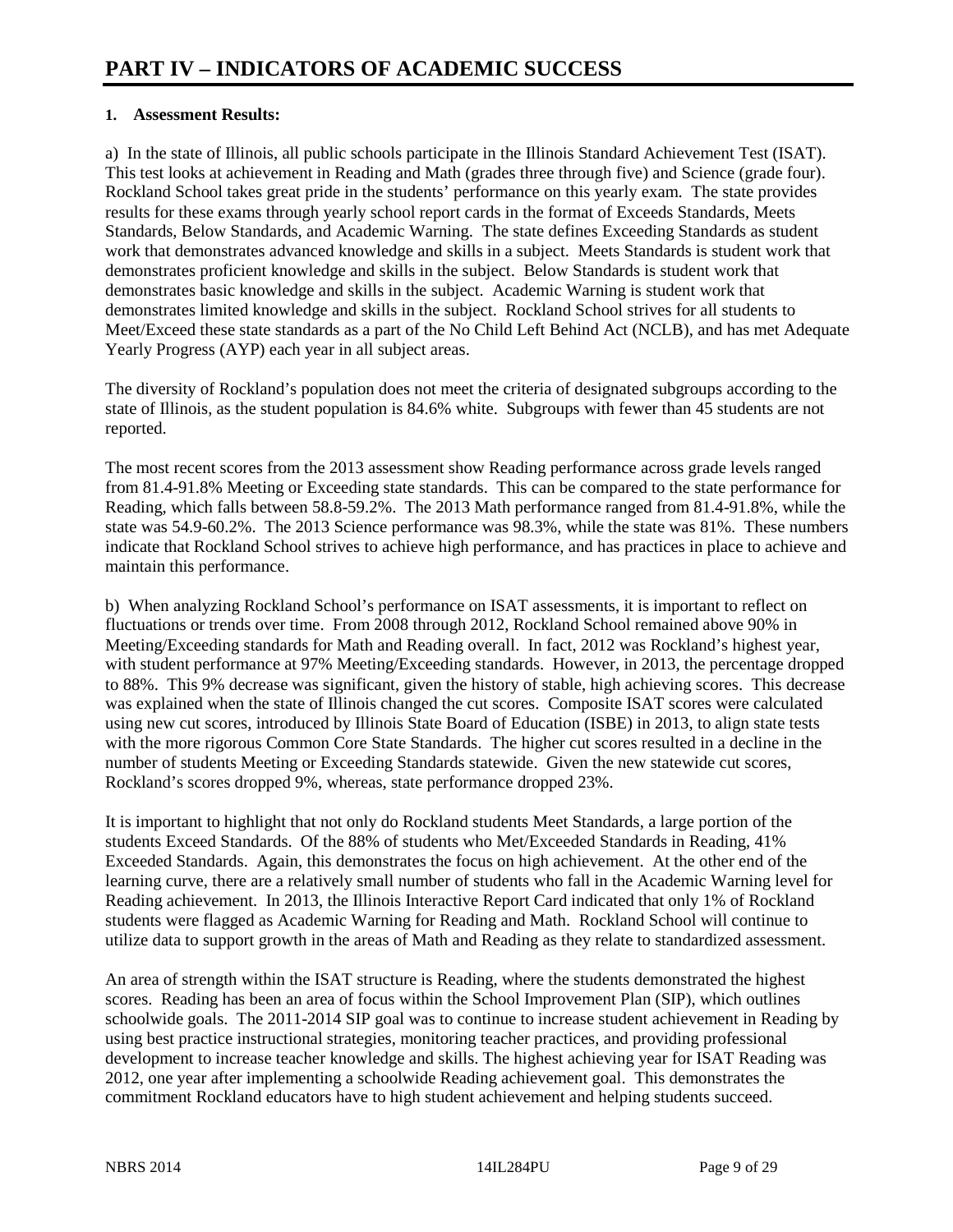Rockland School will continue to strive for high achievement in Reading, Math, and Science. Fourth grade ISAT results for 2013, indicated 0% of students in the Academic Warning level, and only 2% Below Standards in Science. This reflects the initiatives Rockland School has already taken to be proactive in following federal initiatives to improve Math and Science performance. Using information from ISAT report cards, Rockland School can continue to move toward the future keeping Math and Science in mind for school planning. STEM Education (Science, Technology, Engineering, and Math) is already incorporated into Rockland's curriculum, professional development, and extra-curricular programming, such as Destination Imagination. Rockland teachers are dedicated to the continuous identification of efficient, best practice teaching strategies.

#### **2. Using Assessment Results:**

Data driven instruction is a focus at Rockland School. Rockland developed protocols to assess and identify individual student needs. Collaboration among Speech and Language Pathologists (SLP), Response to Intervention (RtI) Interventionists, Special Education (SPED) teachers, Gifted and Talented Education (GTE) teachers, the regular education Problem Solving Team (PST), and classroom teachers results in the use of data to develop services to improve student instruction and learning.

Kindergarten children are screened to determine a need for participation in the Phonological Awareness for Kids (PAK) program. PAK was developed, trademarked, and implemented by district SLPs. Twice a year, students in first through fifth grade are screened using school wide benchmarking assessments in Reading and Mathematics. This screening provides classroom teachers, RtI Interventionists, and SPED teachers the data to determine which students fall below the 25th percentile, according to national norms. Student data is triangulated from the Illinois Standard Achievement Test (ISAT), Iowa Test of Basic Skills (ITBS), and PST data. These protocols identify which students require diagnostic testing by an RtI Interventionist. Based on criteria established by the district, the results of this testing determine Tier I, II or III interventions.

The Cognitive Abilities Test (CogAT) is administered to screen students for gifted identification. Students meeting the district set criteria on the CogAT are given further individualized, norm-based assessments to determine eligibility in the GTE program. Enrichment services are also provided in Reading and/or Math for over-performing students that are not identified as gifted. For Math enrichment, students in first through fifth grades are given pretests prior to each unit. The top performing 10-15% of students receive enrichment services during each unit. This allows for flexible grouping and the ability to reach more students throughout the year. Students reading in the top 10-15% of their grade level receive flexible Reading enrichment services.

There are several different venues in which assessment results are discussed and analyzed. During Child Review Team (CRT) meetings, the SPED staff, interventionists, and principal review results of school wide assessments, and determine the necessity for diagnostic testing. Interventionists and teachers collaborate to develop individualized plans based on results of diagnostic testing. The district Gifted Review Team meets each trimester, communicates through a district wiki, analyzes test scores, and discusses student placement into the GTE program. Classroom teachers collaborate with the GTE teacher to create instructional lessons that extend the learning of the top 10-15% students.

Communication of assessment results is an important factor in student progress and success. Classroom teachers and interventionists monitor student progress through a school-wide data room. They also have individual conferences with students to discuss current performance and goals. Interventions and progress are shared and reviewed with parents through phone calls, emails, official documentation, conferences, and report cards. For all students, ISAT, ITBS, and CogAt scores are mailed home. Parent information nights are offered to help interpret the assessment results. Community members are made aware of state assessment results through reports at Board of Education meetings, the school website, and multiple district newsletters.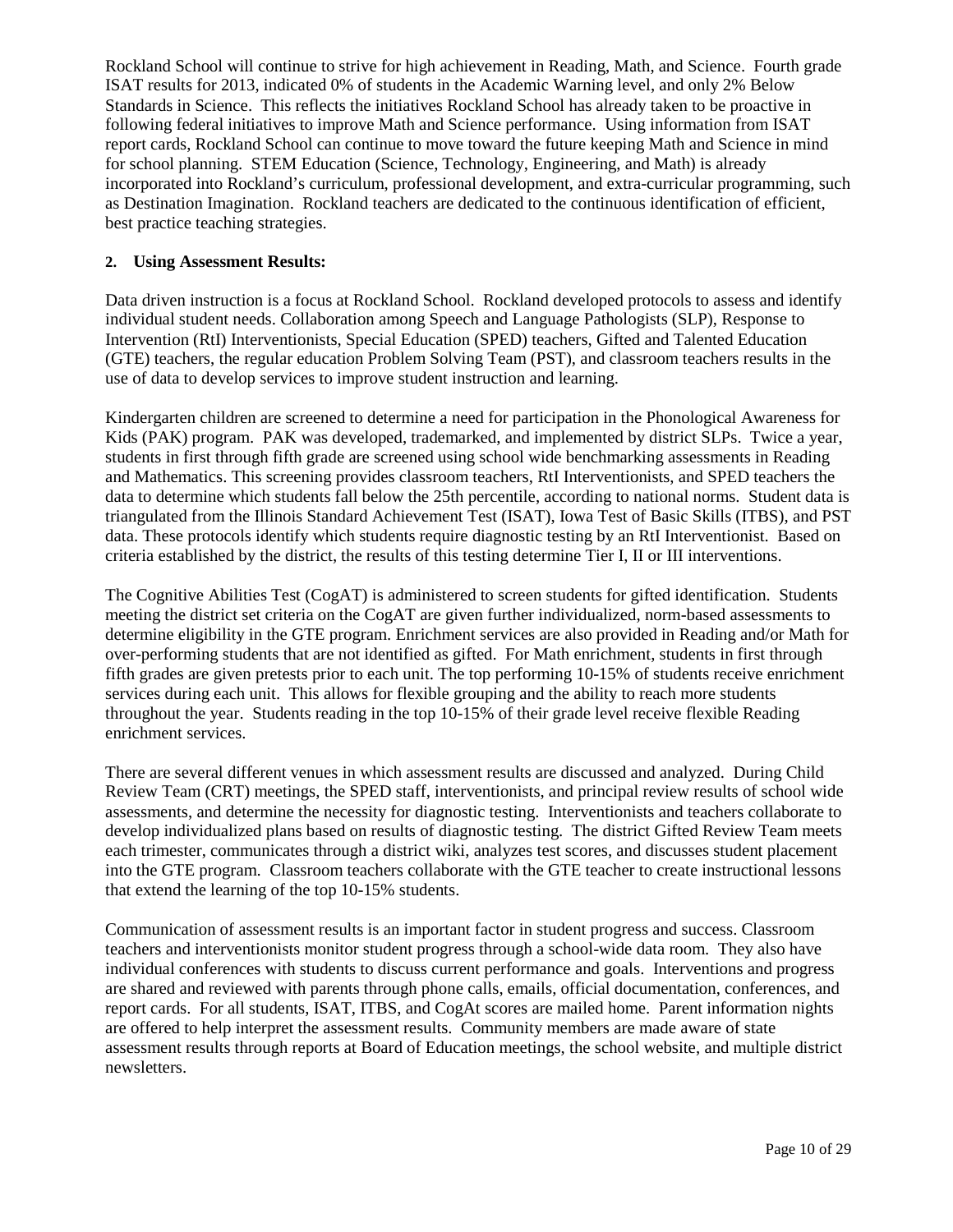#### **3. Sharing Lessons Learned:**

Rockland School shares expertise and knowledge across audiences in a myriad of ways. Staff members frequently collaborate and share knowledge with one another, as well as other schools in the district and surrounding communities.

Within the building, all staff members participate in tri-annual walkthroughs to promote sharing information to grow as professionals. During walkthroughs, small groups of staff members visit each classroom, highlighting student learning in action. Following each walkthrough, participants debrief and share specific observations to set goals in accordance with the School Improvement Plan. The walkthrough process has been a positive experience for all. The success of the walkthrough process has been shared across the district and presented at a university graduate level class. Interest level in the walkthroughs is high and a video of the walkthrough process is being made to use as a tool in guiding others to follow a similar process.

Rockland's Positive Behavior System (PBS) helps students demonstrate expected behaviors. After reviewing data trends it was found that this system made a difference in decreasing negative student behaviors. Rockland's PBS committee members presented the system to other school behavior committee representatives from the district. The data collection process, the findings, and information about implementation and set-up was shared.

Rockland Staff members regularly share their expertise with other schools in the District by utilizing the D70 Wiki. Staff members share lesson ideas, interactive whiteboard ideas, and Common Core documents. This allows district staff members to regularly communicate with one another, even when they are not working in the same building.

Rockland has a staff generated Pinterest Board to share ideas locally and publicly. The pinboard is divided into several topics such as, grade levels, technology, curriculum areas, social media, and professional development ideas. Staff members can add pins to the pinboard. The pinboard has followers from across the district and beyond.

Rockland staff members are proactive in sharing information with the community. The school Learning Center Director writes a weekly book review column for the local newspaper, The Libertyville Review. The column is shared on Facebook and Twitter by District 70, the newspaper, and the Learning Center Director. In addition to student feedback, many of the authors have commented on and interacted with the book reviews. Through social media, Rockland has reached a nationwide audience and remains committed to being a resource to others interested in learning about best practices.

#### **4. Engaging Families and Community:**

Rockland's high parent involvement creates a family oriented school community. Parents are highly committed to their children's education. Curriculum Night and Open House events are offered to develop strong partnerships and 100% parent attendance is reached at biannual conferences. A district-wide parent survey conducted by Educational Consultants and Research Associates (ECRA), highlights Rockland's commitment to parent involvement. Survey results indicate 99% of respondents rated parent involvement at school "very strong".

Parents and community members are a regular presence in the daily activities at Rockland School, enhancing student success. Classrooms utilize parent volunteers by working with individual students, helping with Reading/Math centers, serving lunch, helping in the library, and supporting special events such as Career Day, Field Day, and field trips. Parent volunteers present lessons to support the curriculum by teaching art history and appreciation through the parent created Art Smart program. The Four R's Club (Raptors Recycle, Reuse, Reduce) is a parent/teacher group which teaches students to value environmental awareness during monthly meetings.

The Rockland Family Association (RFA) directly impacts student success by supporting staff members and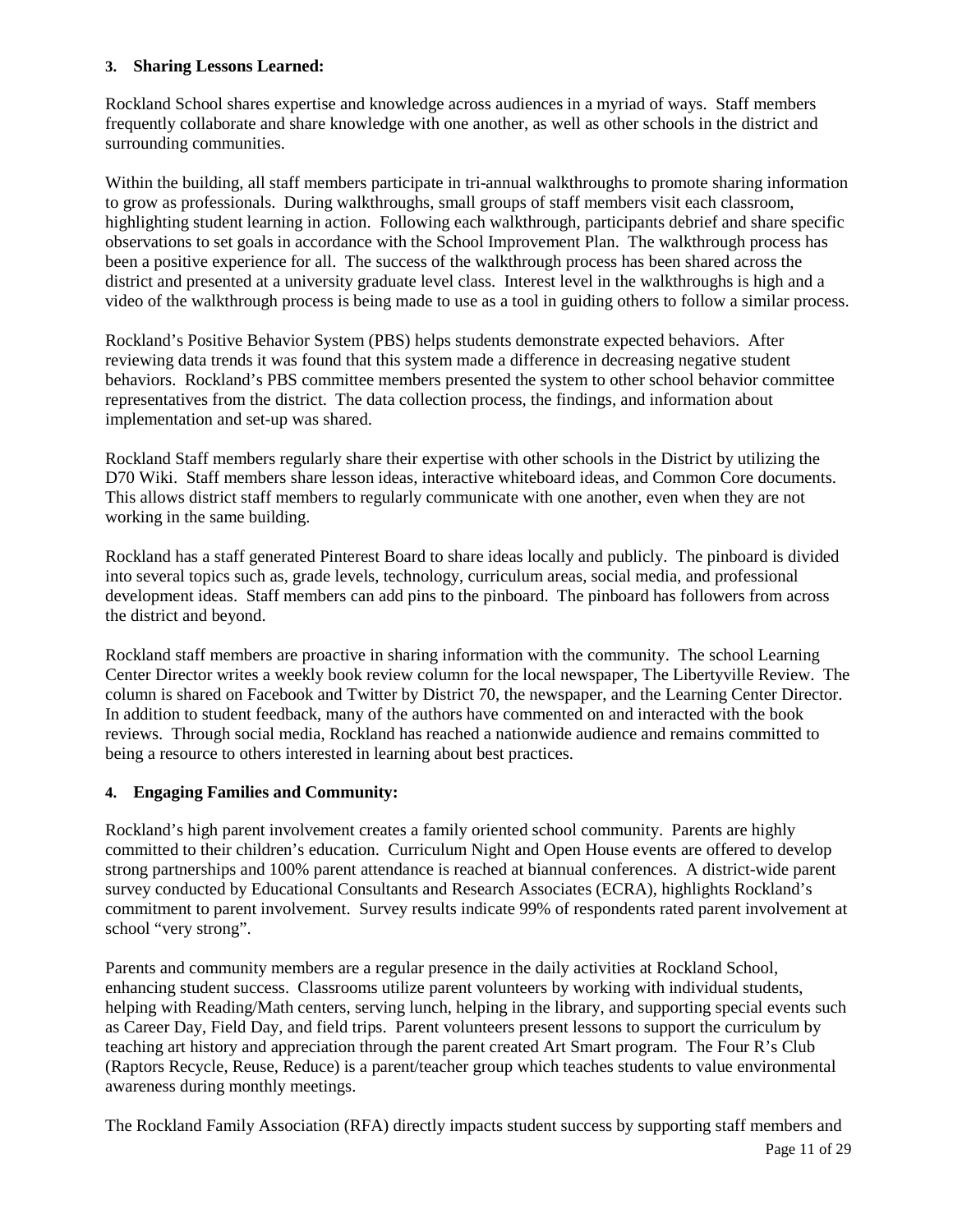school projects. The RFA planned and created an outdoor classroom to help students connect science lessons to the real world. They provide assemblies which support curriculum initiatives, and student needs are supported through an annual classroom stipend.

Rockland Cares is a unique parent organization dedicated to community service. Parents review student applications for community outreach projects and help them design and implement their ideas. A related program, Rockland Helping Rockland, supports the lowest socioeconomic status students by purchasing school supplies and books for students throughout the school year, and providing financial help during the holidays.

Rockland staff offer parent workshops on trending parenting topics, including anxiety, peer relationships, substance abuse, internet safety, bullying, homework, and child development. All programs provide strategies and techniques for parents to implement at home to support their children. These topics are determined through a needs assessment and change from year to year to assist and guide local stakeholders.

During the school day, students have opportunities to connect with the surrounding community. Student Council supports and empowers students to embrace leadership opportunities. Some specific projects this year include creating Linus Blankets for a local shelter, disaster relief for state/national emergencies, Public Action to Deliver Shelter (PADS) lunches for the homeless, student artwork for the local hospital, and general help for those in need.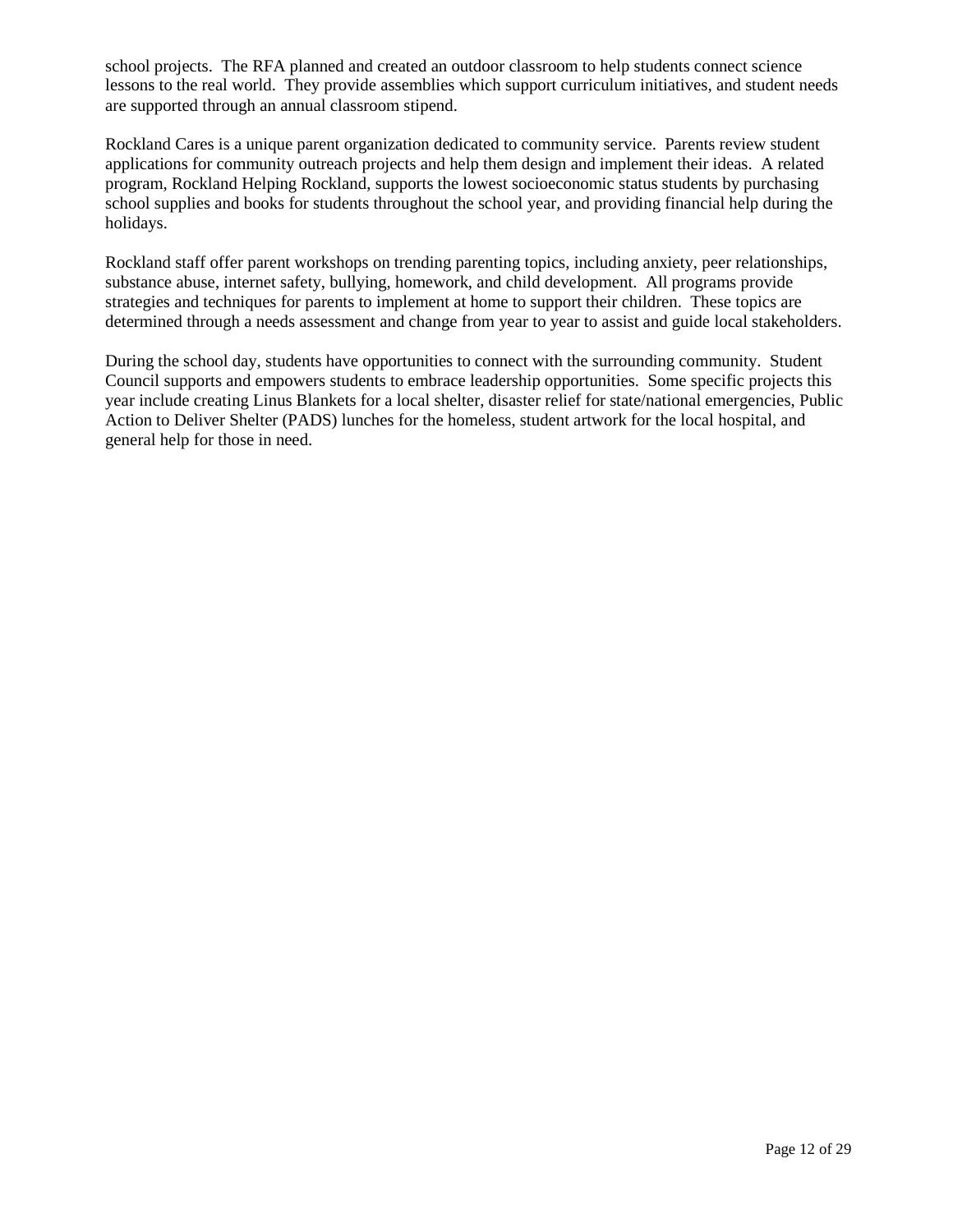#### **1. Curriculum:**

The Common Core Standards are incorporated in all academic curriculum areas to promote student achievement in each grade level. Teachers are committed to the success of students, as daily learning objectives are posted in each classroom for the areas of Reading, Language Arts, and Math. Students are aware of learning objectives, able to identify them, and take initiative and ownership of their learning.

The Reading curriculum provides students with foundational skills that take them beyond learning to read, by applying reading strategies in a cross-curricular setting where students are reading to learn. Strategies of predicting, summarizing, connecting, questioning, inferring, and imaging are taught in all grade levels. Common language is used, providing the scaffolding needed each year for students to transition from grade to grade. Word study, vocabulary development, differentiated reading instruction, and independently leveled texts allow teachers to meet the needs of all learners. At the primary level, there is a strong emphasis on the foundational skills of reading. Teachers utilize a variety of instructional resources to meet the needs of all learners. For example, iPods allow students to practice and master word awareness skills. Upper elementary classrooms focus on applying reading strategies. Students analyze, synthesize, and make connections with higher level fiction and informational texts.

The Math curriculum places a strong emphasis on skill development, fact mastery, problem solving, and application to other subject areas and real world situations. At the primary level, students establish their foundational skills, working toward proficiency in fact fluency and number sense. Through problem solving and self-directed learning activities, student understanding of number relationships extends beyond fact recall and multi-step operations. Students draw conclusions about mathematical processes and take ownership of their learning, gaining a deeper understanding of concepts. In the upper levels, previously learned concepts are applied in new ways, and students learn to transfer their mathematical knowledge beyond the classroom.

The Applications of Learning are evident in the Science curriculum, as students engage in hands on, experiential learning. Each grade level focuses on three of the four sciences (Life, Earth, Physical, and Space), spiraling the curriculum each year so students build more in-depth understandings of scientific concepts, as well as relate the sciences to their lives outside of school. When conducting labs and experiments, students work through the scientific method, following procedures, collecting and analyzing data, and drawing conclusions about their results. Students in the upper levels utilize Chromebooks to collect, analyze, and present their data, allowing them to make comparisons with their classmates' data in real time.

The Social Studies curriculum focuses on understanding that U.S. and World History events are shaped by communities, cultures, and location in the world. Primary grades learn about families and social groups, communities, and the basic economic concepts of needs and wants. Intermediate grades expand these concepts relating them to regional areas within the United States and the world. Students also build map skills to identify relationships between geography, natural resources, and population density, as well as make connections to the real world.

The Music and Art curriculum go beyond basic artistic fundamentals. Cross-curricular General Music programs integrate drama, dance, instruments, history, and other cultures into performances. Students express themselves musically through movement, singing, and improvisation both vocally and instrumentally, with band, orchestra, and choral programs beginning in fourth grade. In Art, learning activities are designed with a purpose that goes beyond the application of visual and creative problem solving. The Visual and Performing Arts program values creative thinking, problem solving, and promoting a worldview that extends beyond the walls of the classroom.

Learning standards in PE/Health are met through diverse age appropriate activities. In addition to physical fitness and motor skill development, the curriculum incorporates team building, spatial and self awareness,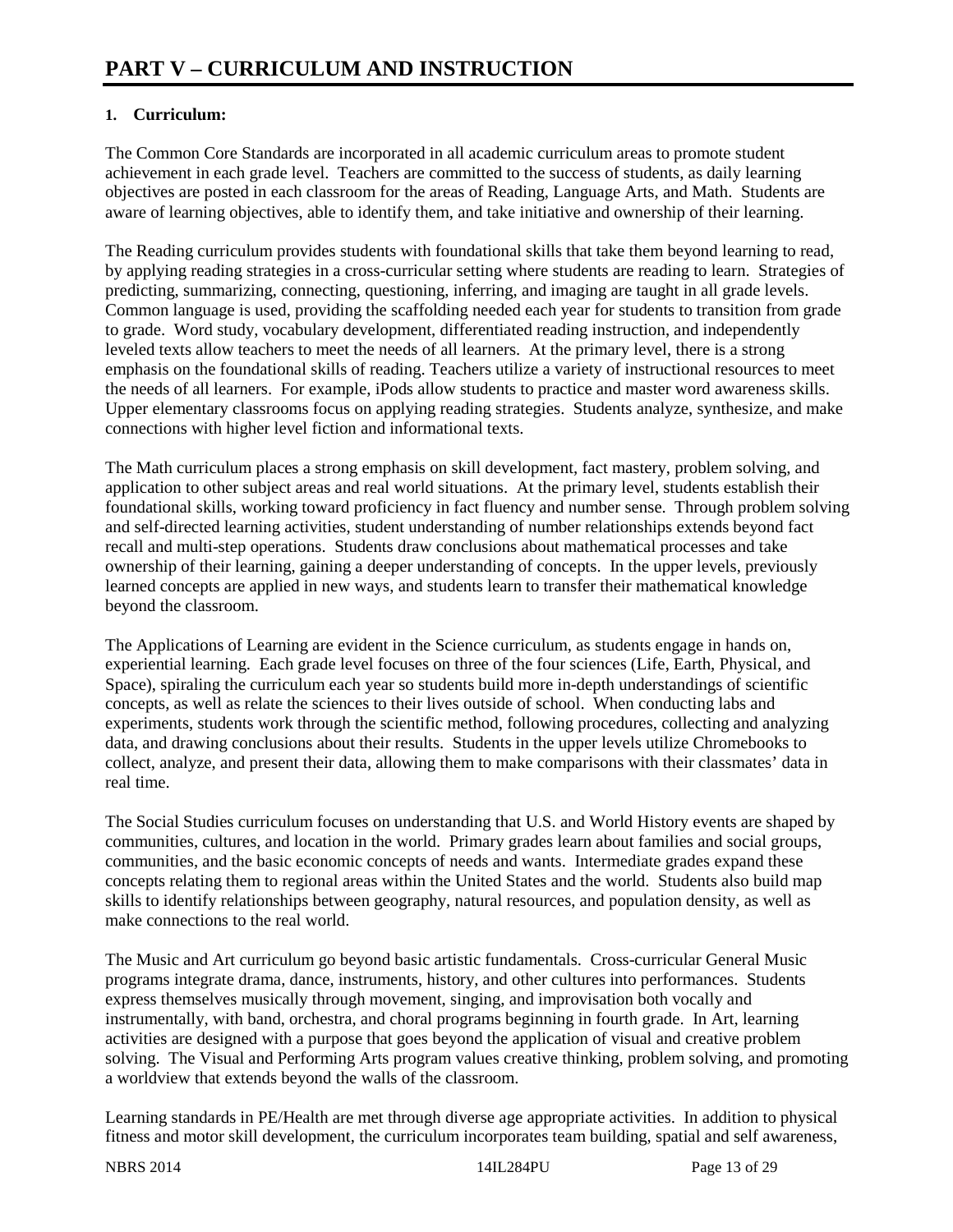and the promotion of healthy lifestyle habits outside of school. Rockland partners with Advocate Condell Hospital to promote community health and lifelong fitness through the Coordinated Approach to Child Health (CATCH) program.

Technology is integrated into all areas of academic curriculum. Through the use of technology, students learn, create, demonstrate, research, present information, and communicate by using and applying the Applications of Learning. The technology framework consists of interdisciplinary lessons, seamlessly integrating technology into the curriculum to enhance student learning.

#### **2. Reading/English:**

The Reading curriculum revolves around the Common Core Standards and was chosen to meet the needs of all learners. Phonemic awareness, phonics, comprehension, vocabulary, and fluency are the heart of Rockland's balanced reading curriculum. Ongoing assessment, strategy instruction, and differentiation help students meet the standards.

Students are assessed at least three times per year using a leveled reading assessment and a phonics assessment to determine instructional levels of all students, and to identify under- and over-performing students. These levels allow teachers to flexibly group students and provide instructional materials that match each student's reading level. Additionally, teachers progress monitor students using running records, guided reading groups, and student conferences.

To meet the needs of students and Common Core Standards, teachers utilize a variety of instructional methods which address foundational skills, language, and comprehension of both literature and informational text. Shared reading is used to introduce new concepts to the whole class. Teachers use common language during strategy instruction to ensure consistency amongst grade levels. Appropriate grade level texts are used, and instruction is purposeful and explicit. Students understand the goals of the lesson and work towards meeting them.

In guided reading groups, strategies are reinforced with texts that best meet the needs of the group. The book room at Rockland offers teachers access to hundreds of leveled texts to match students' levels. While guided reading groups meet, the rest of the students practice learned strategies in differentiated centers that offer choice, which motivates students and fosters independence. The centers include reading to self or others, listening to reading, working with words, and writing in response to reading. Intermediate grade students learn how to analyze literary elements through author studies, literature circles, and Socratic seminars.

Rockland School interventionists keep careful track of over- and under-performing students. Underperforming students have individual plans which detail specific activities the classroom teacher carries out to close the gap. Additionally, they receive assistance from an interventionist, who works with small groups of students between three to five times a week, depending on need. Fast paced lessons address the specific needs of students through guided reading, word work, and writing. Under-performing kindergartners have additional phonological awareness instruction with a Speech Language Pathologist. Over-performing first through fifth graders explore more in-depth concepts about literature with the GTE teacher in small group sessions.

#### **3. Mathematics:**

The Mathematics program at Rockland School is designed to actively engage students. Teachers address the Common Core Standards, making sure the needs of all learners are met. It is important for students to understand how math is applied beyond the classroom walls. Students are encouraged to apply math concepts and vocabulary across curricular areas in a variety of collaborative problem solving situations.

Teachers utilize a spiral Math curriculum for all kindergarten through fifth grade students. Topics are revisited several times each year, and across grade levels providing students with a deep understanding of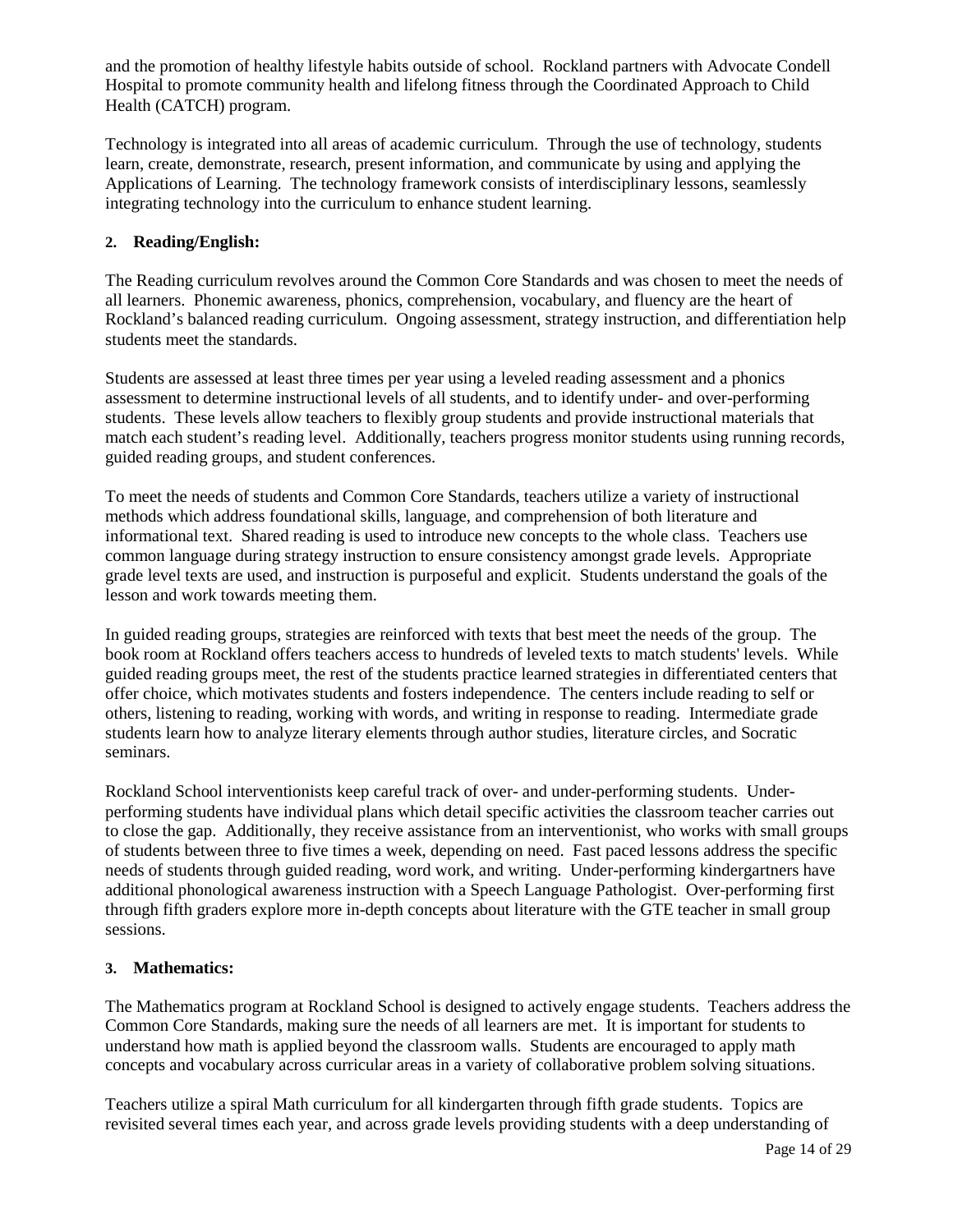essential skills including Number and Operations in Base Ten, Operations and Algebraic Thinking, Number and Operations - Fractions, Geometry, and Measurement and Data. This curriculum was chosen to provide students with many opportunities to practice before mastery is expected. They are also given opportunities to extend their thinking beyond what is taught in the classroom.

Teachers employ a variety of instructional methods to actively engage students. Interactive whiteboards, math games and manipulatives make lessons more meaningful and motivating to students. Technology is a regular part of the curriculum and allows students to practice math facts and skills in an exciting way. Immediate feedback is provided, helping students and teachers set learning goals. At times, students work in small, flexible groups in the classroom based on their needs. Teachers differentiate the math curriculum for these students.

Students are assessed to measure growth after each unit of study. This provides valuable information to students, parents, classroom teachers, and interventionists. Under-performing students are eligible for small group instruction with a Math Interventionist. The goal of these groups is to re-teach important concepts and build confidence so students can be successful in the classroom. In order to address the needs of highperforming students in first through fifth grades, enrichment groups with the GTE teacher are offered continuously throughout the year. The groups change with each unit based on student needs. Students extend their knowledge on a topic by working on challenging activities based on the specific mathematical content. Formal gifted math services are also offered to eligible students. These students work with the GTE teacher on higher level problem solving and advanced math applications for the duration of the year.

#### **4. Additional Curriculum Area:**

Rockland's Physical Education (PE) curriculum is full of opportunities for students to engage in the Applications of Learning, making it a stand-out program. Students participate in moderate to vigorous physical activity in a curriculum which emphasizes lifetime fitness and healthy living. Students build social skills by working through challenges and overcoming problems together. The environment is upbeat and supportive, with students encouraging each other to take worthwhile risks without fear of embarrassment or failure. The commitment to health safety, skill development, and teaming are important aspects embedded into the curriculum.

Students are exposed to a multitude of sports, essential skills, and physical activities in two-week increments. Instructional methods include whole group, small group, individual, and peer teaching. Within each unit, students practice and apply essential skills through different activities and games. At the introduction of each unit, students begin on the same level, learning the basic skills for the unit, and are given independent practice opportunities. Advanced students are provided additional challenges, while under-performing students are given modified tasks to build essential skills. At the conclusion of the unit, students incorporate all skills in a group or game setting, increasing their cardiovascular endurance.

Skill assessments are administered toward the end of each unit to align with state and national standards. Assessment techniques include skills testing, fitness tests, and informal observation of skills.

The many facets of Rockland's PE program make it outstanding. Student leadership is promoted by encouraging students to invent games, create lesson plans, teach peers, and solicit feedback. Over 60% of Rockland's fourth and fifth graders participate in at least one of four morning intramurals offered throughout the year. These programs foster positive interactions in a relaxed environment, and it is evident that students are invested in making healthy choices. Over the last three years, Rockland built a more diverse curriculum by securing over \$3000 in grants. This funding provided new equipment and field trip opportunities. For example, pedometers were purchased, encouraging students and staff to count daily steps, extending fitness beyond the gym.

Another extraordinary aspect of the PE program includes partnering with Advocate Condell Hospital's CATCH program and the American Heart Association's (AHA), Jump Rope for Heart. The hospital and school work together to promote health concepts and lifelong fitness within the existing PE curriculum by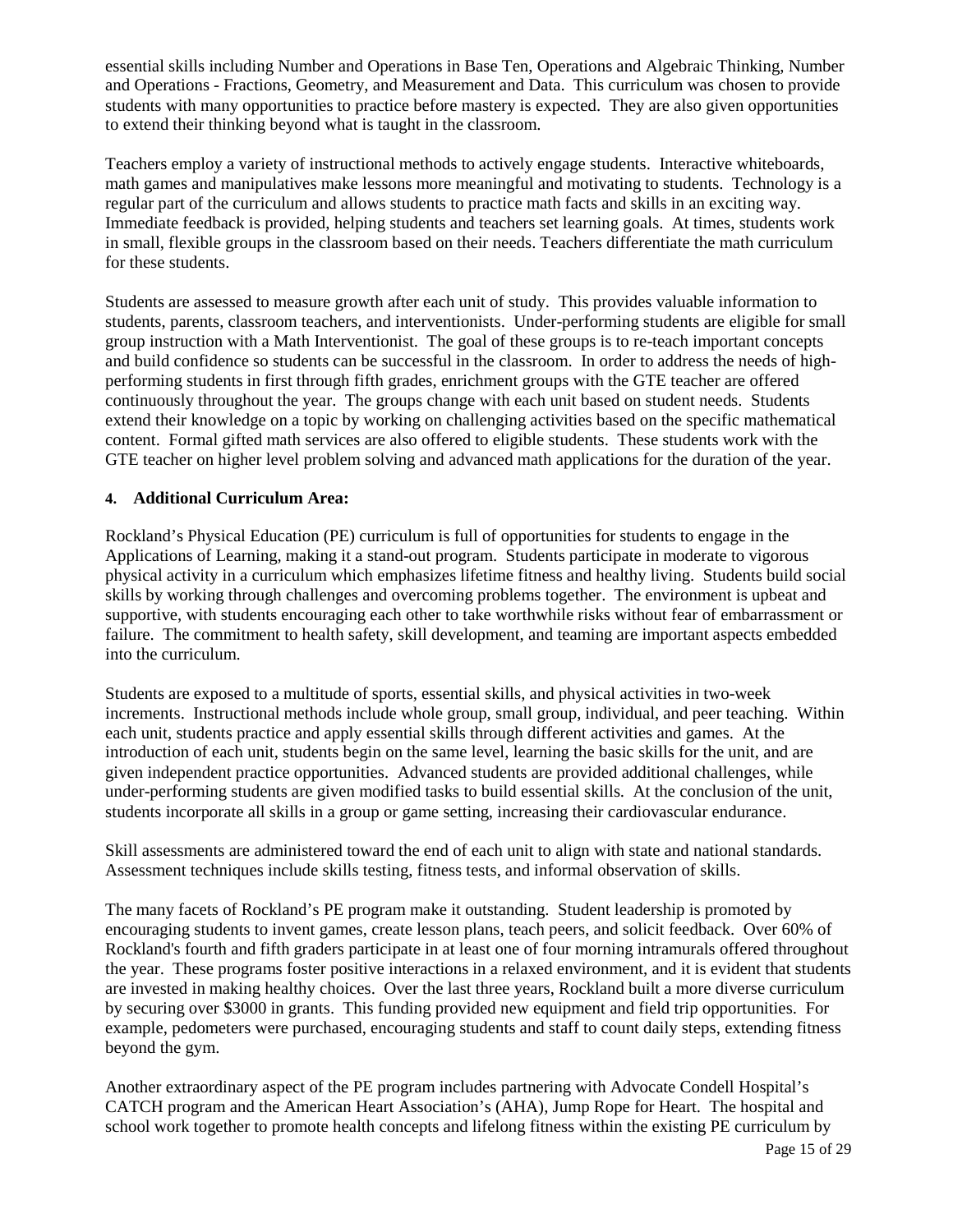discussing heart health. Rockland gives back to the community by supporting the AHA, raising over \$18,000 for the organization.

#### **5. Instructional Methods:**

Rockland teachers believe students learn best when instruction is tailored to individual needs. This is accomplished by providing a broad range of services and scaffolded instruction for all students.

The Instructional Resource Program provides interventions to under-performing students in Reading and Math. These interventions utilize current research-based materials which incorporate multi-sensory approaches and repetition. Students are taught at their instructional level in small groups to boost confidence and close the gap between performance and district benchmarks.

Special Education Resource Services are provided to students with an Individualized Education Program (IEP). The IEP is developed by Special Education Team members to address learning and behavioral needs similar to the English Language Learner (ELL) program. Services are provided inside and/or outside the general education classroom. Research-based practices are utilized ensuring student progress. Academic interventions are implemented using hands-on technology, multi-sensory strategies and tools, and highinterest materials.

The Elementary Instructional Program (EIP) is a self-contained classroom designed for students whose needs cannot be met in the resource model. Students are educated in their home district with the flexibility to transition into general education classrooms when possible. This program benefits students who need more personalized instruction and fewer daily transitions. Students are provided chances to Skype with experts, attend hands-on demonstrations and work with interactive curricula. Instruction of foundational Reading and Math skills is explicit and paced to meet individual needs. Teaching sessions are actionoriented, involve constant student-teacher interaction, increased technology, and multiple sensory input. All skills are reinforced by listening, speaking, reading and writing.

The GTE teacher assists classroom teachers to meet the unique needs of gifted and high achieving learners, providing enrichment opportunities in Reading and Math in first through fifth grades. This allows students to extend their thinking beyond what they are learning in their classrooms. Unit content varies based on curricula established by Common Core Standards. Third through fifth grade students identified as gifted, based on district criteria, receive GTE services using established individualized student goals.

Technology allows all Rockland students to actively participate in instruction as well as create, practice, and reinforce concepts taught. A Technology Literacy Coach is available to assist teachers in developing lessons to extend learning for all students. Staff members modify materials, provide accommodations, and track student progress through web-based programs. Students benefit from this highly engaging instruction.

#### **6. Professional Development:**

To maximize student achievement and school improvement, staff members are provided numerous opportunities to further develop their skills and knowledge to align with academic standards. District 70 promotes ongoing professional development and encourages staff to further their education through graduate degrees, coursework and attending local and national conferences. Throughout the year, staff share what they learned with colleagues.

Staff take ownership of their professional development by creating Individual Learning Plans (ILP) with the building principal based on their interests and teaching goals. ILPs align with the Applications of Learning, and are executed with groups of teachers working with research to add to their professional repertoires. The ILPs allow staff members the opportunity for self-directed learning through creating book clubs, viewing webinars, attending workshops, forming study groups, as well as observing other educational settings. Since the creation of ILPs, Rockland has implemented innovative Reading and Language Arts programs, which have made instruction more powerful and offers more differentiation opportunities.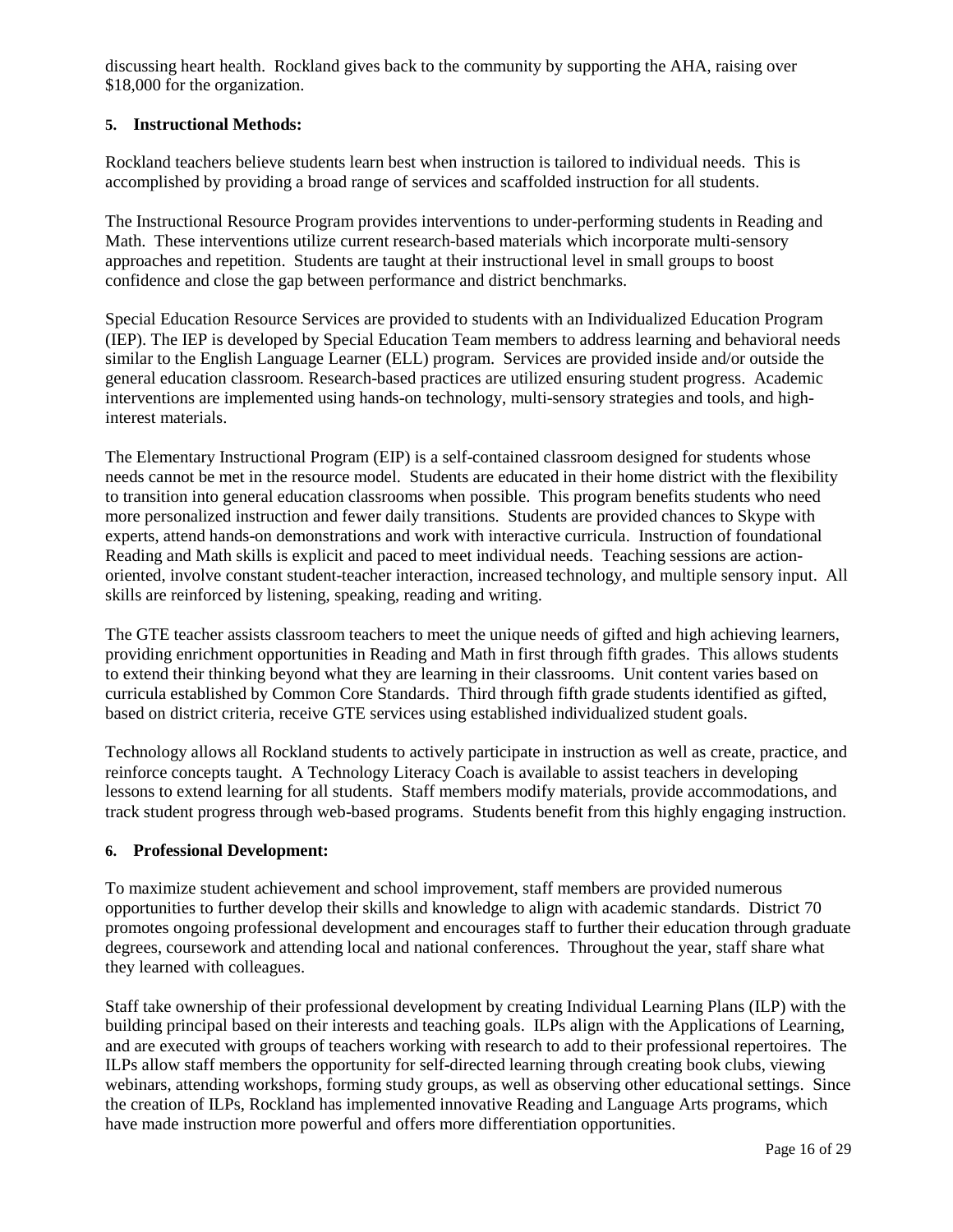To support achievement, Rockland staff are invested in discovering innovative classroom practices through current brain research. This study group researches ways to create an environment which gives students a higher probability of success in learning, such as playing music in the classroom, movement breaks, decluttering materials, and fostering a calm learning environment. Staff members utilize outside resources to further develop their understanding of how the brain works and its impact on learning. Group members also use social media to share their discoveries and successes.

Based on needs, the district Technology Literacy Coach (TLC) provides professional development opportunities to effectively support the curriculum. Meetings with the TLC focus on ways to integrate programs and devices to help students develop the Applications of Learning to succeed in and out of the classroom. Through working with the TLC, a common framework of technology skills has been developed to seamlessly integrate the use of technology to support student learning.

Each trimester, district teachers meet to collaborate and articulate on a variety of topics. Teachers gather information from these meetings and apply them to their own settings as they see fit. These meetings have resulted in the creation of common learning objectives, trimester frameworks, learning benchmarks, and opportunities for differentiation. This ensures all students have common learning experiences.

#### **7. School Leadership**

The Rockland staff believes that leadership happens naturally by positively inspiring others and leading by example. Leadership does not come in a hierarchy, as all staff, regardless of position, are empowered by the principal to take ownership as professionals in education. Overwhelmingly high performance scores were reported in the areas of Effective Leadership and Supportive Environment on the state-required 5Essentials Staff Survey, demonstrating the result of effective leadership at Rockland.

The School Improvement Planning (SIP) team serves as leaders, representing each grade level and specialty area within the school. Membership on this team takes place on a two year rotational basis, giving all staff members equal opportunities to serve as school leaders. This team collaborates monthly, to set the course for the direction of the school. SIP team members facilitate four Focus Groups, each comprised of five to seven staff members, in order to accomplish schoolwide goals including data analysis, positive school-wide behavior, Reading instruction, and the utilization of the Applications of Learning. Focus groups show leadership and professional development in action, and have led to the implementation of all staff participation in walkthroughs, new reading comprehension methods, and the creation of a Data Room. With the implementation of Focus Groups, teachers are leading the way to meet school wide goals.

Currently, the SIP team is reading the book, Wooden on Leadership, by John Wooden, to provide professional development on leadership. Discussions center around the requisites for successful leadership, such as cooperation, loyalty, enthusiasm, initiative, team spirit, skill, self-control and confidence. Teacher leaders discuss how these concepts can be applied to their roles as school professionals and their work with students.

The heart of student leadership is driven by the character education program, giving students foundational leadership skills. Character role models are celebrated by grade level each month. Students also serve as leaders through Student Council activities by organizing fundraisers, spirit week, and other school-wide activities. Daily morning broadcasts are led by students to foster leadership and communication. Students assume the responsibilities of script writer, anchor, producer, and director. As part of the broadcast, students and staff are recognized for their leadership accomplishments, motivating all to serve as leaders.

Strong leadership infiltrates the Rockland School culture, supporting the dedication to the school's mission statement, "We show the Rockland Way each and every day!"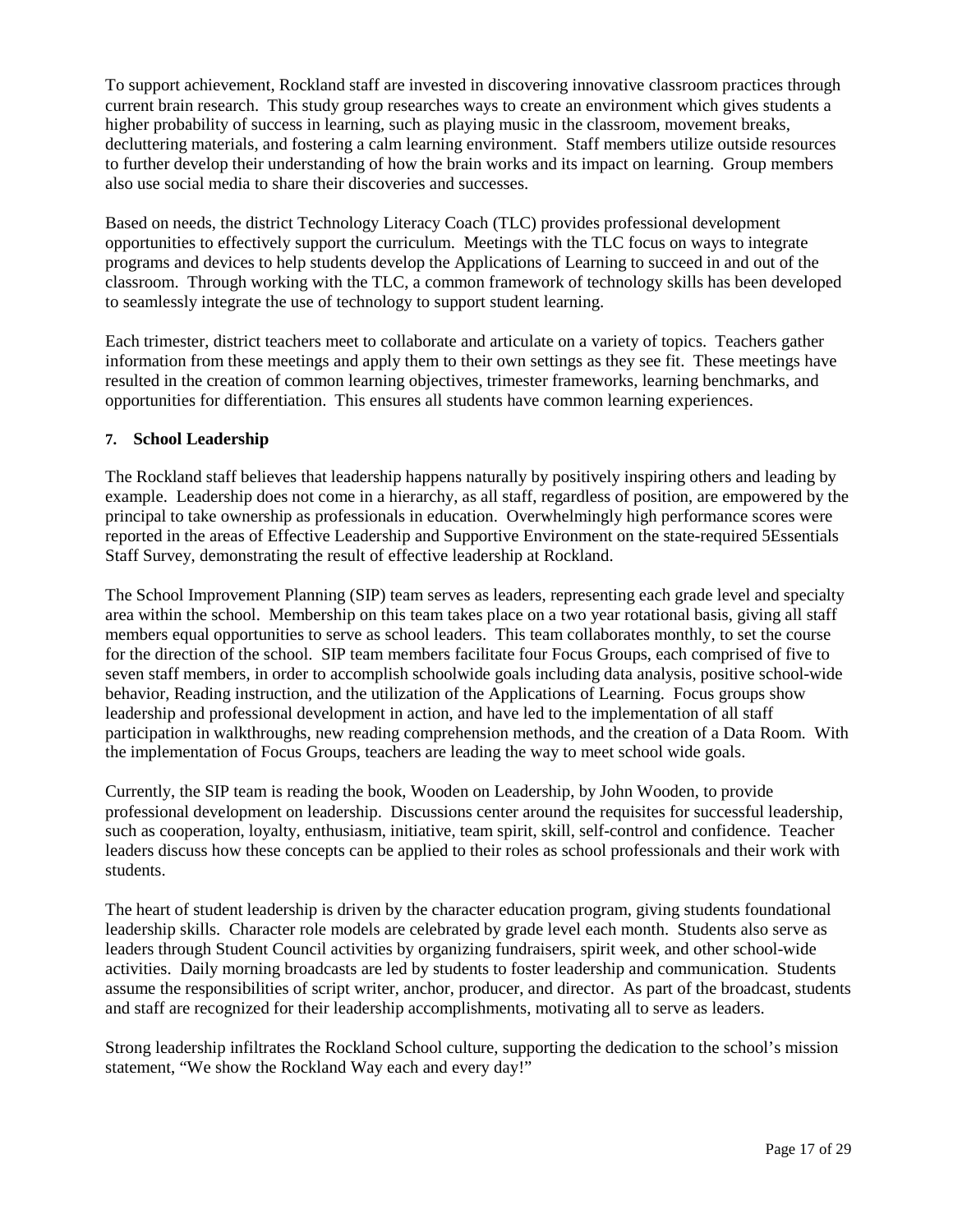**Publisher:** Pearson

**Subject:** <u>Math **Test: Illinois Standards Achievement Test**<br> **All Students Tested/Grade:** 3 **Edition/Publication Year:** 2013</u> **All Students Tested/Grade:** 3 **Edition/Publication Year:** 2013

| School Year                      | 2012-2013      | $2011 - 2012$  | 2010-2011       | 2009-2010      | 2008-2009      |
|----------------------------------|----------------|----------------|-----------------|----------------|----------------|
| Testing month                    | Mar            | Mar            | Mar             | Mar            | Mar            |
| <b>SCHOOL SCORES*</b>            |                |                |                 |                |                |
| % Proficient plus % Advanced     | 92             | 98             | 98              | 100            | 95             |
| % Advanced                       | 27             | 63             | $\overline{71}$ | 76             | 72             |
| Number of students tested        | 52             | 52             | 57              | 69             | 59             |
| Percent of total students tested | 100            | 100            | 100             | 100            | 100            |
| Number of students tested with   | $\overline{0}$ | $\overline{0}$ | $\overline{0}$  | $\overline{0}$ | $\overline{0}$ |
| alternative assessment           |                |                |                 |                |                |
| % of students tested with        |                |                |                 |                |                |
| alternative assessment           |                |                |                 |                |                |
| <b>SUBGROUP SCORES</b>           |                |                |                 |                |                |
| 1. Free and Reduced-Price        |                |                |                 |                |                |
| Meals/Socio-Economic/            |                |                |                 |                |                |
| <b>Disadvantaged Students</b>    |                |                |                 |                |                |
| % Proficient plus % Advanced     |                |                |                 |                |                |
| $\overline{\%}$ Advanced         |                |                |                 |                |                |
| Number of students tested        |                |                |                 |                |                |
| 2. Students receiving Special    |                |                |                 |                |                |
| <b>Education</b>                 |                |                |                 |                |                |
| % Proficient plus % Advanced     |                |                |                 |                |                |
| % Advanced                       |                |                |                 |                |                |
| Number of students tested        |                |                |                 |                |                |
| 3. English Language Learner      |                |                |                 |                |                |
| <b>Students</b>                  |                |                |                 |                |                |
| % Proficient plus % Advanced     |                |                |                 |                |                |
| % Advanced                       |                |                |                 |                |                |
| Number of students tested        |                |                |                 |                |                |
| 4. Hispanic or Latino            |                |                |                 |                |                |
| <b>Students</b>                  |                |                |                 |                |                |
| % Proficient plus % Advanced     |                |                |                 |                |                |
| % Advanced                       |                |                |                 |                |                |
| Number of students tested        |                |                |                 |                |                |
| 5. African-American              |                |                |                 |                |                |
| <b>Students</b>                  |                |                |                 |                |                |
| % Proficient plus % Advanced     |                |                |                 |                |                |
| % Advanced                       |                |                |                 |                |                |
| Number of students tested        |                |                |                 |                |                |
| <b>6. Asian Students</b>         |                |                |                 |                |                |
| % Proficient plus % Advanced     |                |                |                 |                |                |
| % Advanced                       |                |                |                 |                |                |
| Number of students tested        |                |                |                 |                |                |
| 7. American Indian or            |                |                |                 |                |                |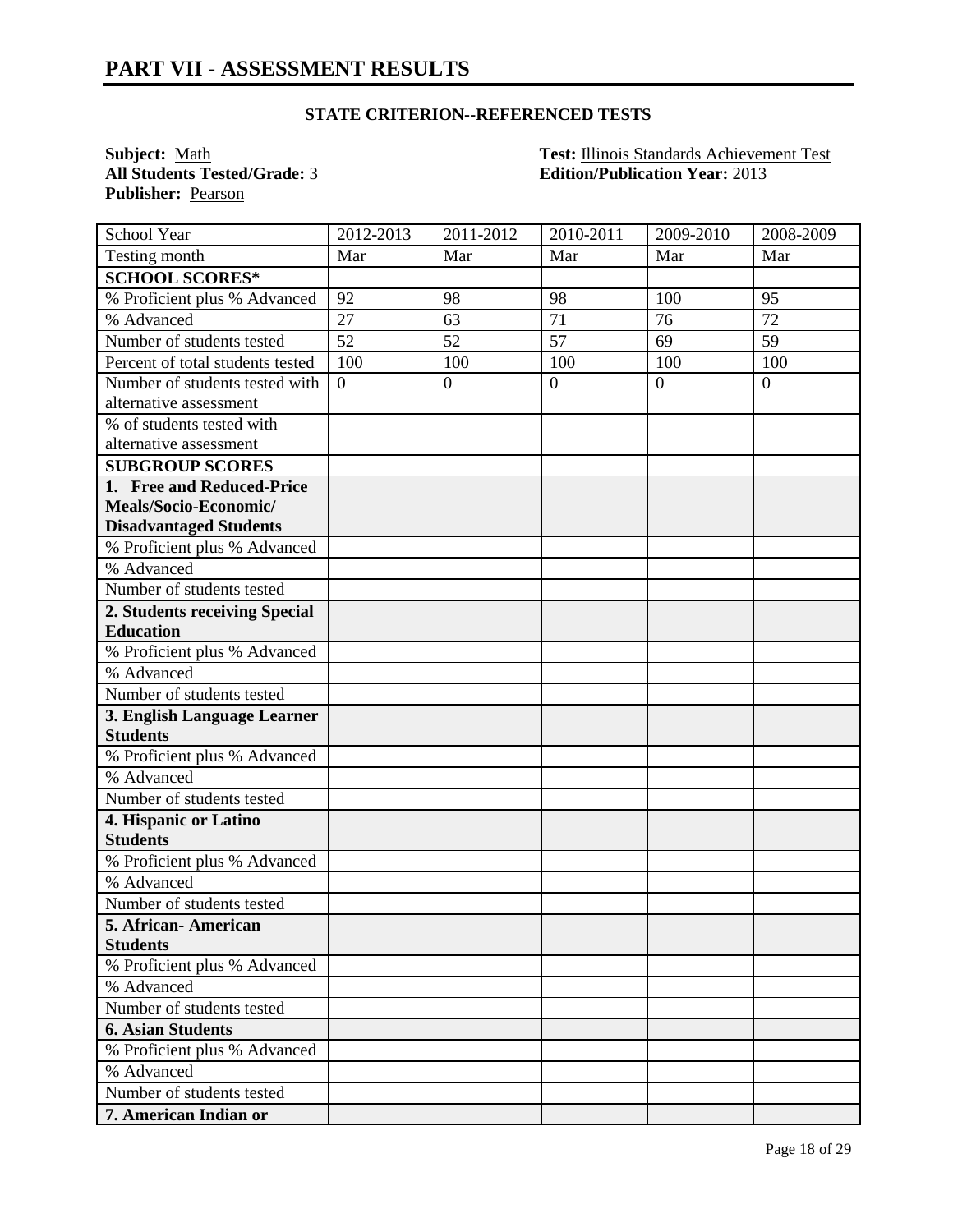| <b>Alaska Native Students</b>    |    |    |    |     |    |
|----------------------------------|----|----|----|-----|----|
| % Proficient plus % Advanced     |    |    |    |     |    |
| % Advanced                       |    |    |    |     |    |
| Number of students tested        |    |    |    |     |    |
| 8. Native Hawaiian or other      |    |    |    |     |    |
| <b>Pacific Islander Students</b> |    |    |    |     |    |
| % Proficient plus % Advanced     |    |    |    |     |    |
| % Advanced                       |    |    |    |     |    |
| Number of students tested        |    |    |    |     |    |
| 9. White Students                |    |    |    |     |    |
| % Proficient plus % Advanced     | 90 | 98 | 98 | 100 | 94 |
| % Advanced                       | 23 | 59 | 69 | 80  | 74 |
| Number of students tested        | 39 | 44 | 51 | 64  | 53 |
| 10. Two or More Races            |    |    |    |     |    |
| identified Students              |    |    |    |     |    |
| % Proficient plus % Advanced     |    |    |    |     |    |
| % Advanced                       |    |    |    |     |    |
| Number of students tested        |    |    |    |     |    |
| 11. Other 1: Other 1             |    |    |    |     |    |
| % Proficient plus % Advanced     |    |    |    |     |    |
| % Advanced                       |    |    |    |     |    |
| Number of students tested        |    |    |    |     |    |
| 12. Other 2: Other 2             |    |    |    |     |    |
| % Proficient plus % Advanced     |    |    |    |     |    |
| % Advanced                       |    |    |    |     |    |
| Number of students tested        |    |    |    |     |    |
| 13. Other 3: Other 3             |    |    |    |     |    |
| % Proficient plus % Advanced     |    |    |    |     |    |
| % Advanced                       |    |    |    |     |    |
| Number of students tested        |    |    |    |     |    |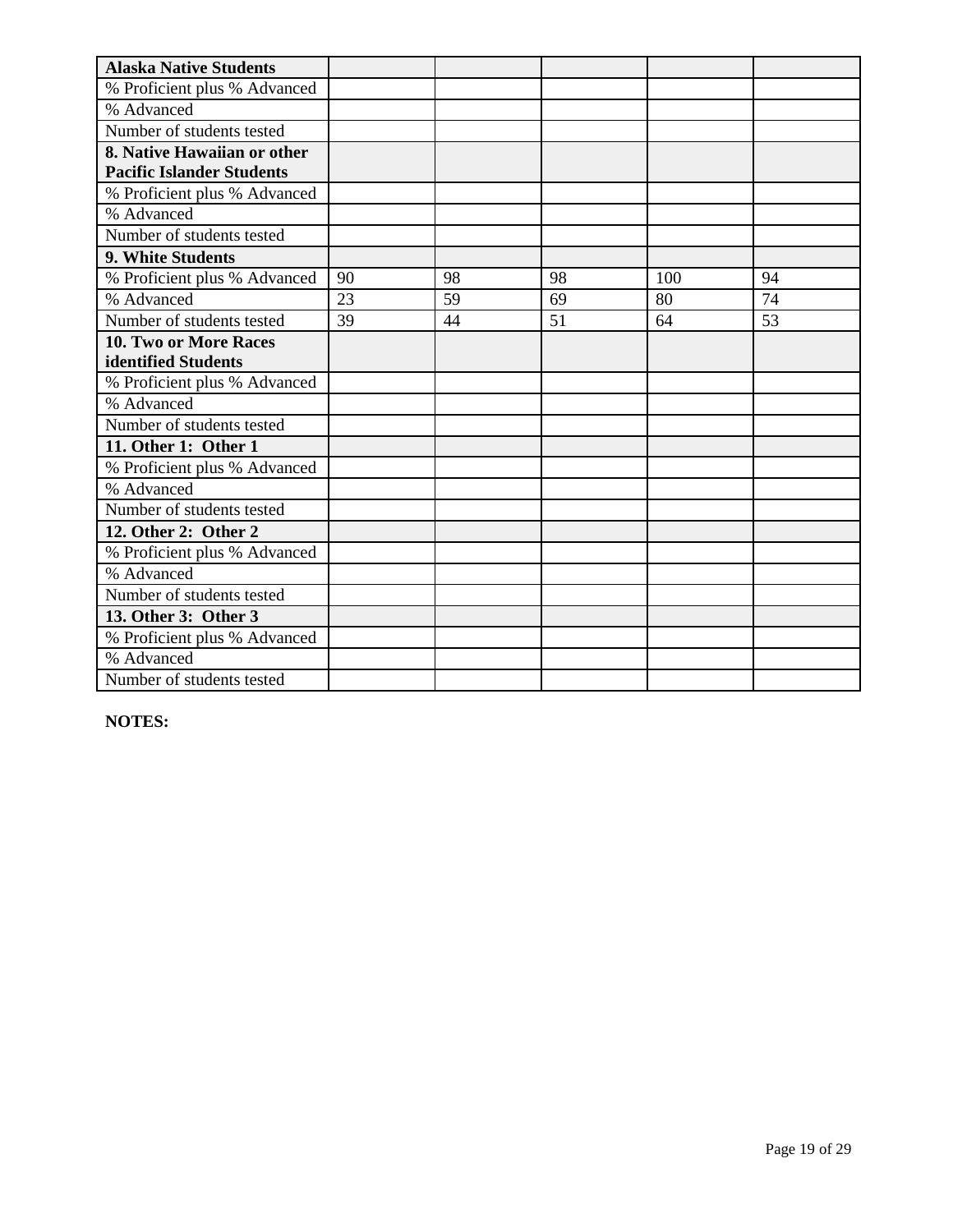**Publisher:** Pearson

**Subject:** <u>Math **Test: Illinois Standards Achievement Test**<br> **All Students Tested/Grade:** 4 **Edition/Publication Year:** 2013</u> **All Students Tested/Grade:** 4 **Edition/Publication Year:** 2013

| School Year                      | 2012-2013        | 2011-2012        | 2010-2011      | 2009-2010      | 2008-2009        |
|----------------------------------|------------------|------------------|----------------|----------------|------------------|
| Testing month                    | Mar              | Mar              | Mar            | Mar            | Mar              |
| <b>SCHOOL SCORES*</b>            |                  |                  |                |                |                  |
| % Proficient plus % Advanced     | 81               | 98               | 100            | 92             | 96               |
| % Advanced                       | 36               | 64               | 67             | 71             | 50               |
| Number of students tested        | 60               | 61               | 61             | 60             | 71               |
| Percent of total students tested | 100              | 100              | 100            | 100            | 100              |
| Number of students tested with   | $\boldsymbol{0}$ | $\boldsymbol{0}$ | $\overline{0}$ | $\theta$       | $\boldsymbol{0}$ |
| alternative assessment           |                  |                  |                |                |                  |
| % of students tested with        | $\overline{0}$   | $\overline{0}$   | $\overline{0}$ | $\overline{0}$ | $\overline{0}$   |
| alternative assessment           |                  |                  |                |                |                  |
| <b>SUBGROUP SCORES</b>           |                  |                  |                |                |                  |
| 1. Free and Reduced-Price        |                  |                  |                |                |                  |
| Meals/Socio-Economic/            |                  |                  |                |                |                  |
| <b>Disadvantaged Students</b>    |                  |                  |                |                |                  |
| % Proficient plus % Advanced     |                  |                  |                |                |                  |
| % Advanced                       |                  |                  |                |                |                  |
| Number of students tested        |                  |                  |                |                |                  |
| 2. Students receiving Special    |                  |                  |                |                |                  |
| <b>Education</b>                 |                  |                  |                |                |                  |
| % Proficient plus % Advanced     |                  |                  |                |                |                  |
| % Advanced                       |                  |                  |                |                |                  |
| Number of students tested        |                  |                  |                |                |                  |
| 3. English Language Learner      |                  |                  |                |                |                  |
| <b>Students</b>                  |                  |                  |                |                |                  |
| % Proficient plus % Advanced     |                  |                  |                |                |                  |
| % Advanced                       |                  |                  |                |                |                  |
| Number of students tested        |                  |                  |                |                |                  |
| 4. Hispanic or Latino            |                  |                  |                |                |                  |
| <b>Students</b>                  |                  |                  |                |                |                  |
| % Proficient plus % Advanced     |                  |                  |                |                |                  |
| % Advanced                       |                  |                  |                |                |                  |
| Number of students tested        |                  |                  |                |                |                  |
| 5. African- American             |                  |                  |                |                |                  |
| <b>Students</b>                  |                  |                  |                |                |                  |
| % Proficient plus % Advanced     |                  |                  |                |                |                  |
| % Advanced                       |                  |                  |                |                |                  |
| Number of students tested        |                  |                  |                |                |                  |
| <b>6. Asian Students</b>         |                  |                  |                |                |                  |
| % Proficient plus % Advanced     |                  |                  |                |                |                  |
| % Advanced                       |                  |                  |                |                |                  |
| Number of students tested        |                  |                  |                |                |                  |
| 7. American Indian or            |                  |                  |                |                |                  |
| <b>Alaska Native Students</b>    |                  |                  |                |                |                  |
| % Proficient plus % Advanced     |                  |                  |                |                |                  |
| % Advanced                       |                  |                  |                |                |                  |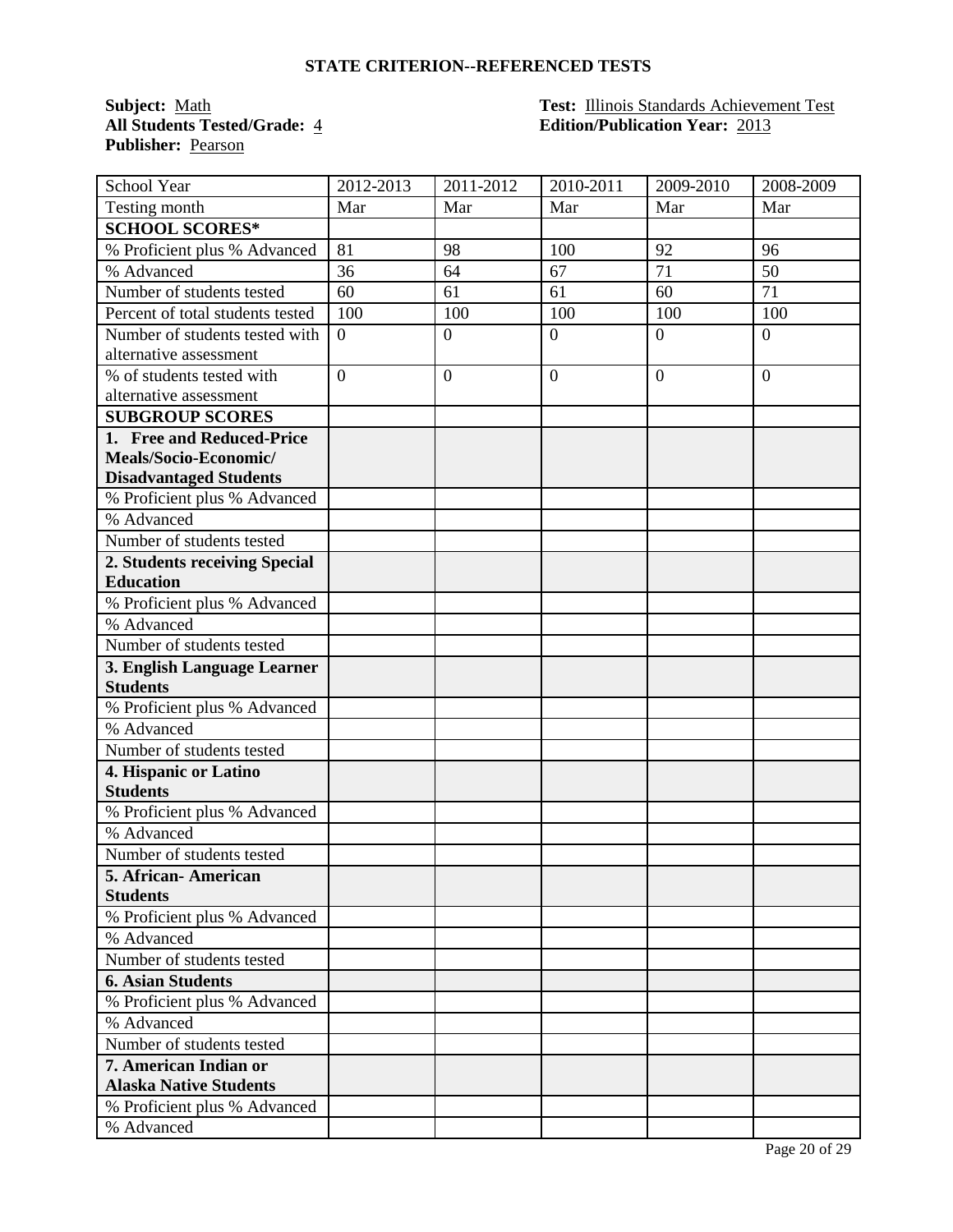| Number of students tested        |    |    |     |    |    |
|----------------------------------|----|----|-----|----|----|
| 8. Native Hawaiian or other      |    |    |     |    |    |
| <b>Pacific Islander Students</b> |    |    |     |    |    |
| % Proficient plus % Advanced     |    |    |     |    |    |
| % Advanced                       |    |    |     |    |    |
| Number of students tested        |    |    |     |    |    |
| 9. White Students                |    |    |     |    |    |
| % Proficient plus % Advanced     | 77 | 98 | 100 | 92 | 97 |
| % Advanced                       | 29 | 63 | 68  | 68 | 52 |
| Number of students tested        | 48 | 54 | 56  | 53 | 65 |
| 10. Two or More Races            |    |    |     |    |    |
| identified Students              |    |    |     |    |    |
| % Proficient plus % Advanced     |    |    |     |    |    |
| % Advanced                       |    |    |     |    |    |
| Number of students tested        |    |    |     |    |    |
| 11. Other 1: Other 1             |    |    |     |    |    |
| % Proficient plus % Advanced     |    |    |     |    |    |
| % Advanced                       |    |    |     |    |    |
| Number of students tested        |    |    |     |    |    |
| 12. Other 2: Other 2             |    |    |     |    |    |
| % Proficient plus % Advanced     |    |    |     |    |    |
| % Advanced                       |    |    |     |    |    |
| Number of students tested        |    |    |     |    |    |
| 13. Other 3: Other 3             |    |    |     |    |    |
| % Proficient plus % Advanced     |    |    |     |    |    |
| % Advanced                       |    |    |     |    |    |
| Number of students tested        |    |    |     |    |    |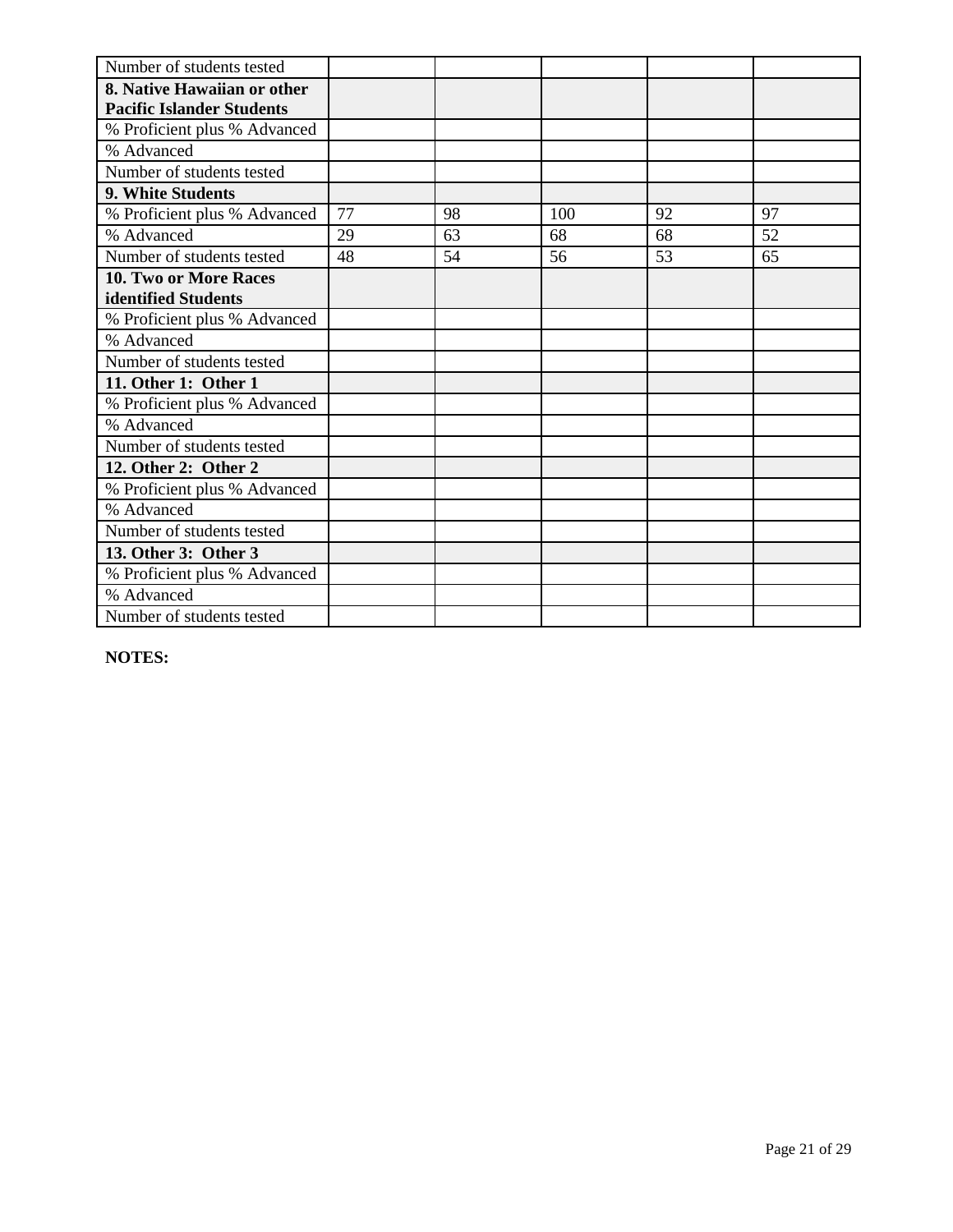**Publisher:** Pearson

**Subject:** <u>Math **Test:** Illinois Standards Achievement Test</u><br> **All Students Tested/Grade:** 5 **Edition/Publication Year:** 2013 **All Students Tested/Grade:** 5 **Edition/Publication Year:** 2013

| School Year                      | 2012-2013        | 2011-2012        | 2010-2011      | 2009-2010      | 2008-2009        |
|----------------------------------|------------------|------------------|----------------|----------------|------------------|
| Testing month                    | Mar              | Mar              | Mar            | Mar            | Mar              |
| <b>SCHOOL SCORES*</b>            |                  |                  |                |                |                  |
| % Proficient plus % Advanced     | 89               | 99               | 92             | 92             | 96               |
| % Advanced                       | 32               | 53               | 44             | 36             | 43               |
| Number of students tested        | 66               | 63               | 61             | 72             | 65               |
| Percent of total students tested | 100              | 100              | 100            | 100            | 100              |
| Number of students tested with   | $\boldsymbol{0}$ | $\boldsymbol{0}$ | $\overline{0}$ | $\theta$       | $\boldsymbol{0}$ |
| alternative assessment           |                  |                  |                |                |                  |
| % of students tested with        | $\overline{0}$   | $\overline{0}$   | $\overline{0}$ | $\overline{0}$ | $\overline{0}$   |
| alternative assessment           |                  |                  |                |                |                  |
| <b>SUBGROUP SCORES</b>           |                  |                  |                |                |                  |
| 1. Free and Reduced-Price        |                  |                  |                |                |                  |
| Meals/Socio-Economic/            |                  |                  |                |                |                  |
| <b>Disadvantaged Students</b>    |                  |                  |                |                |                  |
| % Proficient plus % Advanced     |                  |                  |                |                |                  |
| % Advanced                       |                  |                  |                |                |                  |
| Number of students tested        |                  |                  |                |                |                  |
| 2. Students receiving Special    |                  |                  |                |                |                  |
| <b>Education</b>                 |                  |                  |                |                |                  |
| % Proficient plus % Advanced     |                  |                  |                |                |                  |
| % Advanced                       |                  |                  |                |                |                  |
| Number of students tested        |                  |                  |                |                |                  |
| 3. English Language Learner      |                  |                  |                |                |                  |
| <b>Students</b>                  |                  |                  |                |                |                  |
| % Proficient plus % Advanced     |                  |                  |                |                |                  |
| % Advanced                       |                  |                  |                |                |                  |
| Number of students tested        |                  |                  |                |                |                  |
| 4. Hispanic or Latino            |                  |                  |                |                |                  |
| <b>Students</b>                  |                  |                  |                |                |                  |
| % Proficient plus % Advanced     |                  |                  |                |                |                  |
| % Advanced                       |                  |                  |                |                |                  |
| Number of students tested        |                  |                  |                |                |                  |
| 5. African- American             |                  |                  |                |                |                  |
| <b>Students</b>                  |                  |                  |                |                |                  |
| % Proficient plus % Advanced     |                  |                  |                |                |                  |
| % Advanced                       |                  |                  |                |                |                  |
| Number of students tested        |                  |                  |                |                |                  |
| <b>6. Asian Students</b>         |                  |                  |                |                |                  |
| % Proficient plus % Advanced     |                  |                  |                |                |                  |
| % Advanced                       |                  |                  |                |                |                  |
| Number of students tested        |                  |                  |                |                |                  |
| 7. American Indian or            |                  |                  |                |                |                  |
| <b>Alaska Native Students</b>    |                  |                  |                |                |                  |
| % Proficient plus % Advanced     |                  |                  |                |                |                  |
| % Advanced                       |                  |                  |                |                |                  |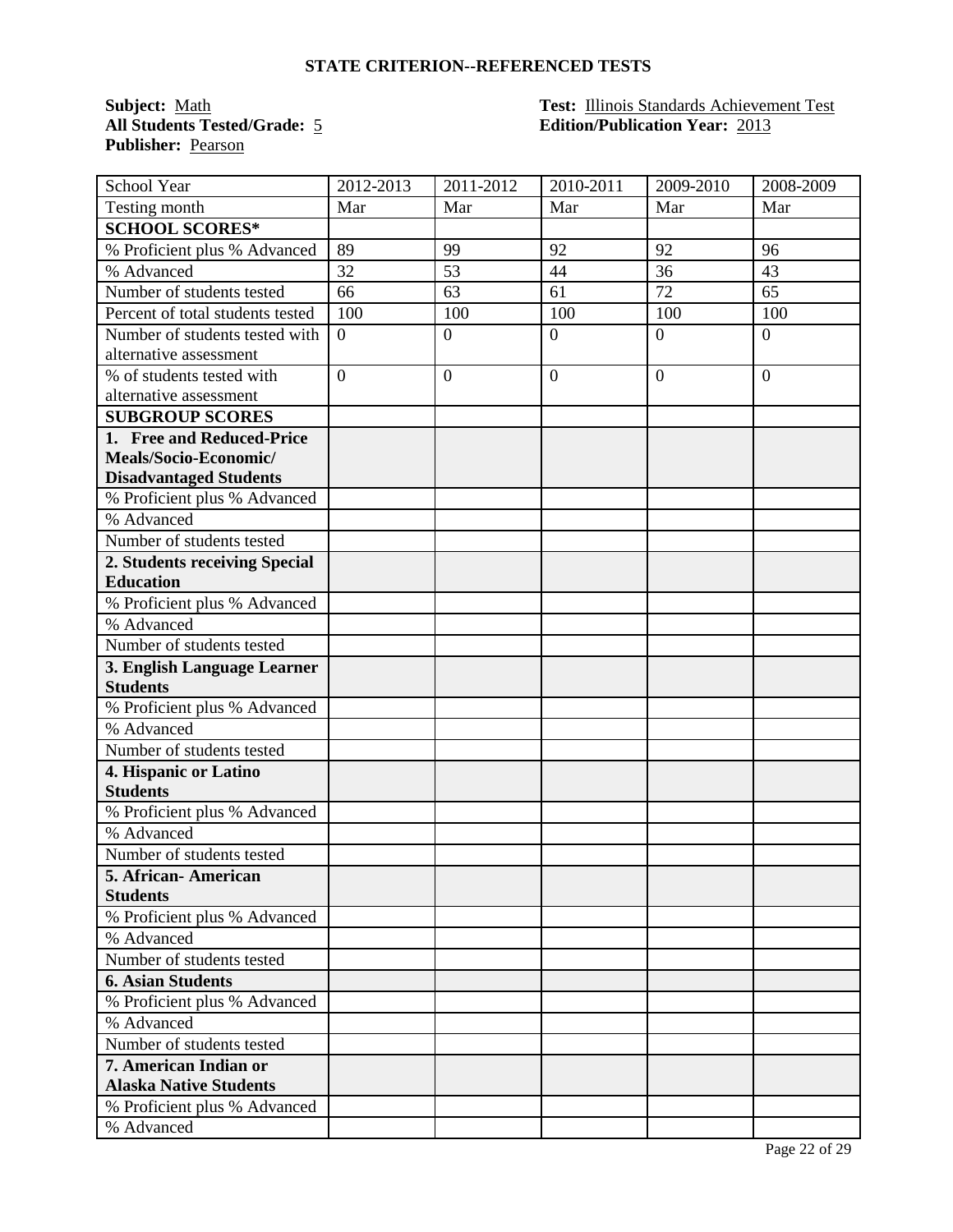| Number of students tested        |    |    |    |    |    |
|----------------------------------|----|----|----|----|----|
| 8. Native Hawaiian or other      |    |    |    |    |    |
| <b>Pacific Islander Students</b> |    |    |    |    |    |
| % Proficient plus % Advanced     |    |    |    |    |    |
| % Advanced                       |    |    |    |    |    |
| Number of students tested        |    |    |    |    |    |
| 9. White Students                |    |    |    |    |    |
| % Proficient plus % Advanced     | 90 | 98 | 91 | 95 | 97 |
| % Advanced                       | 29 | 50 | 38 | 39 | 45 |
| Number of students tested        | 59 | 60 | 56 | 65 | 60 |
| 10. Two or More Races            |    |    |    |    |    |
| identified Students              |    |    |    |    |    |
| % Proficient plus % Advanced     |    |    |    |    |    |
| % Advanced                       |    |    |    |    |    |
| Number of students tested        |    |    |    |    |    |
| 11. Other 1: Other 1             |    |    |    |    |    |
| % Proficient plus % Advanced     |    |    |    |    |    |
| % Advanced                       |    |    |    |    |    |
| Number of students tested        |    |    |    |    |    |
| 12. Other 2: Other 2             |    |    |    |    |    |
| % Proficient plus % Advanced     |    |    |    |    |    |
| % Advanced                       |    |    |    |    |    |
| Number of students tested        |    |    |    |    |    |
| 13. Other 3: Other 3             |    |    |    |    |    |
| % Proficient plus % Advanced     |    |    |    |    |    |
| % Advanced                       |    |    |    |    |    |
| Number of students tested        |    |    |    |    |    |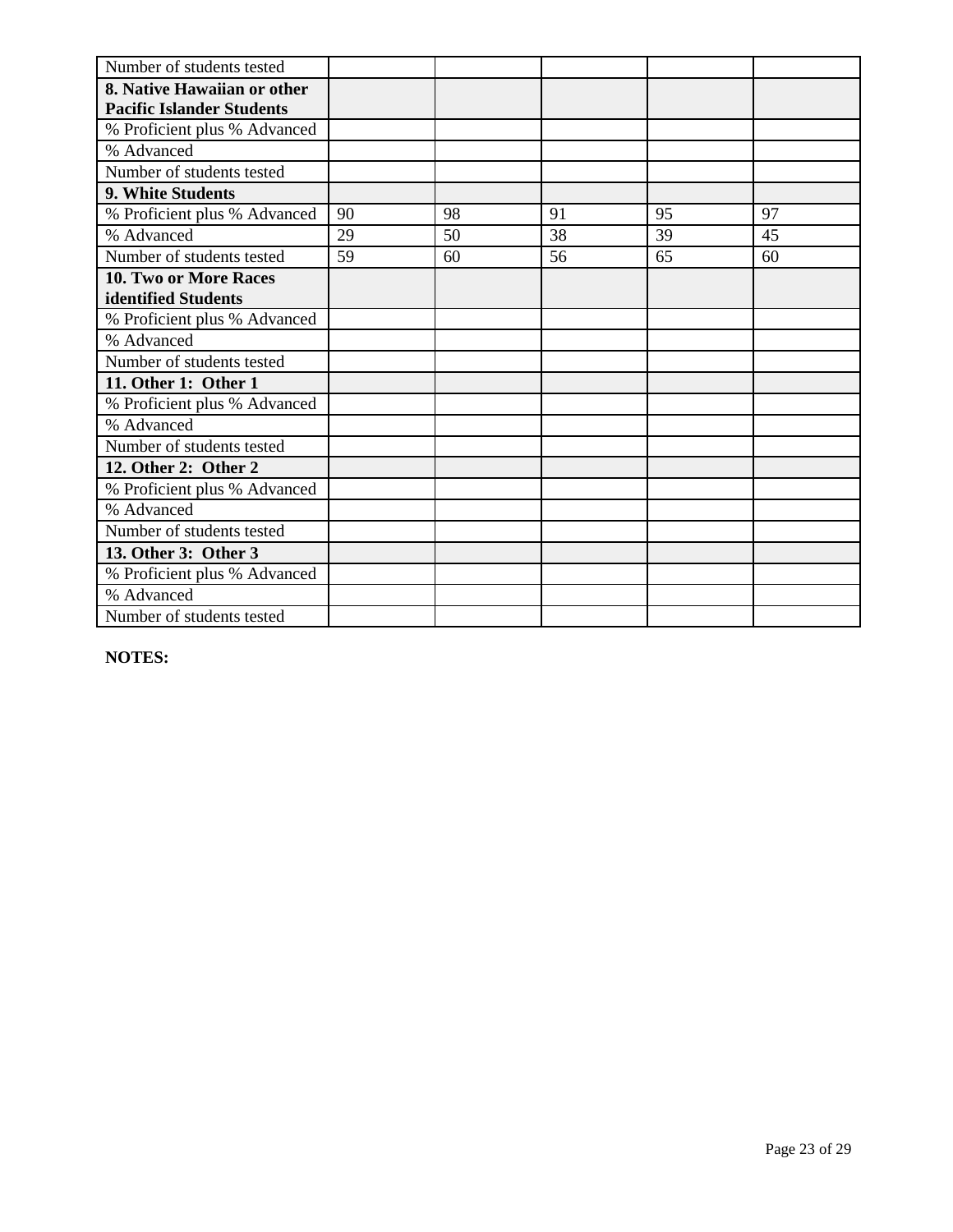**Publisher:** Pearson

**Subject: Reading/ELA Test: Illinois Standards Achievement Test**<br>**All Students Tested/Grade:** <u>3</u> **Test: Edition/Publication Year:** 2013 **All Students Tested/Grade:** 3 **Edition/Publication Year:** 2013

| School Year                      | 2012-2013      | $\overline{20}11 - 2012$ | 2010-2011      | 2009-2010      | 2008-2009      |
|----------------------------------|----------------|--------------------------|----------------|----------------|----------------|
| Testing month                    | Mar            | Mar                      | Mar            | Mar            | Mar            |
| <b>SCHOOL SCORES*</b>            |                |                          |                |                |                |
| % Proficient plus % Advanced     | 92             | 93                       | 95             | 96             | 86             |
| % Advanced                       | 47             | 67                       | 49             | 57             | 54             |
| Number of students tested        | 52             | 52                       | 57             | 69             | 59             |
| Percent of total students tested | 100            | 100                      | 100            | 100            | 100            |
| Number of students tested with   | $\overline{0}$ | $\boldsymbol{0}$         | $\overline{0}$ | $\overline{0}$ | $\overline{0}$ |
| alternative assessment           |                |                          |                |                |                |
| % of students tested with        | $\overline{0}$ | $\overline{0}$           | $\mathbf{0}$   | $\overline{0}$ | $\theta$       |
| alternative assessment           |                |                          |                |                |                |
| <b>SUBGROUP SCORES</b>           |                |                          |                |                |                |
| 1. Free and Reduced-Price        |                |                          |                |                |                |
| Meals/Socio-Economic/            |                |                          |                |                |                |
| <b>Disadvantaged Students</b>    |                |                          |                |                |                |
| % Proficient plus % Advanced     |                |                          |                |                |                |
| % Advanced                       |                |                          |                |                |                |
| Number of students tested        |                |                          |                |                |                |
| 2. Students receiving Special    |                |                          |                |                |                |
| <b>Education</b>                 |                |                          |                |                |                |
| % Proficient plus % Advanced     |                |                          |                |                |                |
| % Advanced                       |                |                          |                |                |                |
| Number of students tested        |                |                          |                |                |                |
| 3. English Language Learner      |                |                          |                |                |                |
| <b>Students</b>                  |                |                          |                |                |                |
| % Proficient plus % Advanced     |                |                          |                |                |                |
| % Advanced                       |                |                          |                |                |                |
| Number of students tested        |                |                          |                |                |                |
| 4. Hispanic or Latino            |                |                          |                |                |                |
| <b>Students</b>                  |                |                          |                |                |                |
| % Proficient plus % Advanced     |                |                          |                |                |                |
| % Advanced                       |                |                          |                |                |                |
| Number of students tested        |                |                          |                |                |                |
| 5. African- American             |                |                          |                |                |                |
| <b>Students</b>                  |                |                          |                |                |                |
| % Proficient plus % Advanced     |                |                          |                |                |                |
| % Advanced                       |                |                          |                |                |                |
| Number of students tested        |                |                          |                |                |                |
| <b>6. Asian Students</b>         |                |                          |                |                |                |
| % Proficient plus % Advanced     |                |                          |                |                |                |
| % Advanced                       |                |                          |                |                |                |
| Number of students tested        |                |                          |                |                |                |
| 7. American Indian or            |                |                          |                |                |                |
| <b>Alaska Native Students</b>    |                |                          |                |                |                |
| % Proficient plus % Advanced     |                |                          |                |                |                |
| % Advanced                       |                |                          |                |                |                |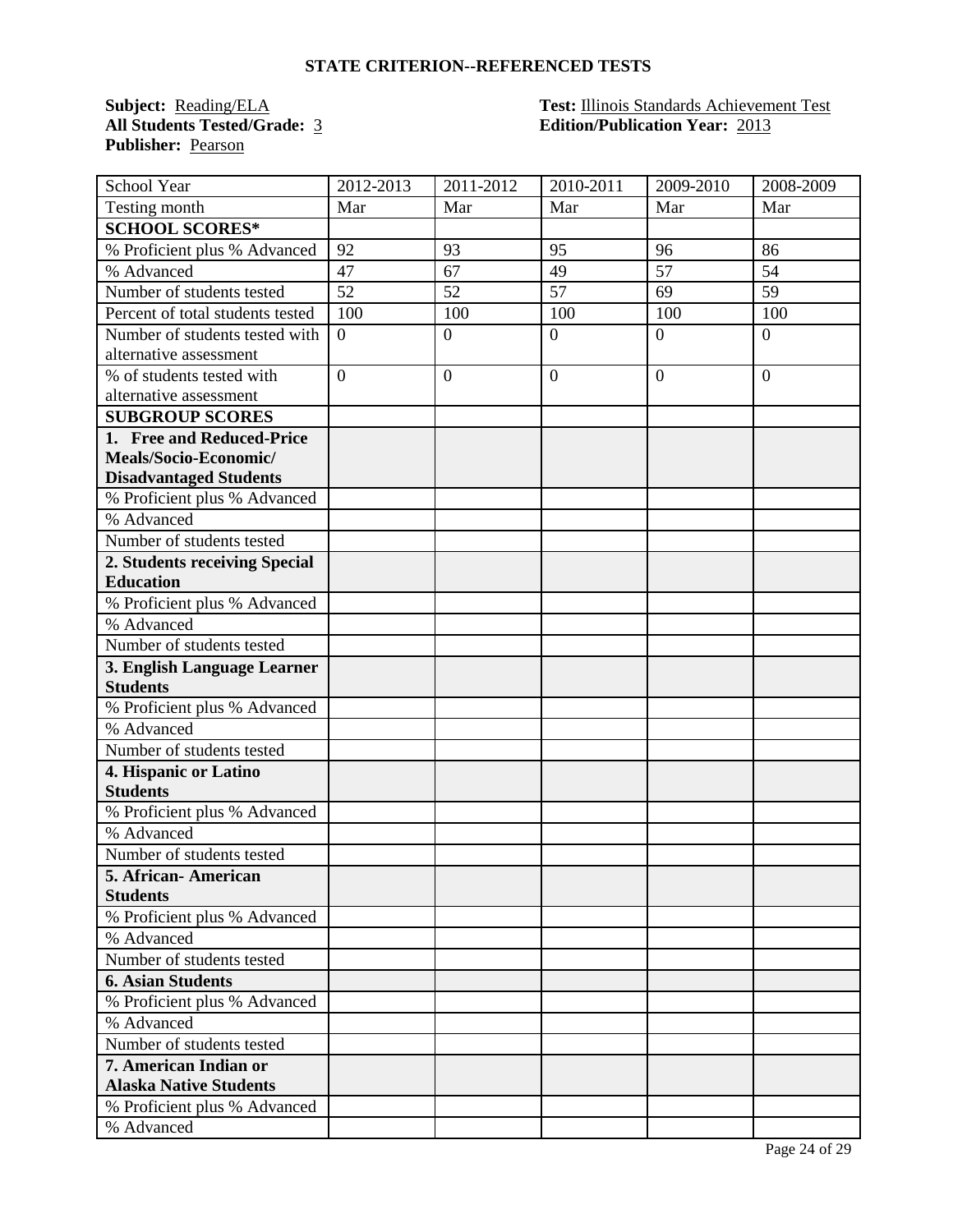| Number of students tested        |    |    |    |    |    |
|----------------------------------|----|----|----|----|----|
| 8. Native Hawaiian or other      |    |    |    |    |    |
| <b>Pacific Islander Students</b> |    |    |    |    |    |
| % Proficient plus % Advanced     |    |    |    |    |    |
| % Advanced                       |    |    |    |    |    |
| Number of students tested        |    |    |    |    |    |
| 9. White Students                |    |    |    |    |    |
| % Proficient plus % Advanced     | 92 | 93 | 94 | 97 | 87 |
| % Advanced                       | 41 | 66 | 49 | 59 | 49 |
| Number of students tested        | 39 | 44 | 51 | 64 | 53 |
| 10. Two or More Races            |    |    |    |    |    |
| identified Students              |    |    |    |    |    |
| % Proficient plus % Advanced     |    |    |    |    |    |
| % Advanced                       |    |    |    |    |    |
| Number of students tested        |    |    |    |    |    |
| 11. Other 1: Other 1             |    |    |    |    |    |
| % Proficient plus % Advanced     |    |    |    |    |    |
| % Advanced                       |    |    |    |    |    |
| Number of students tested        |    |    |    |    |    |
| 12. Other 2: Other 2             |    |    |    |    |    |
| % Proficient plus % Advanced     |    |    |    |    |    |
| % Advanced                       |    |    |    |    |    |
| Number of students tested        |    |    |    |    |    |
| 13. Other 3: Other 3             |    |    |    |    |    |
| % Proficient plus % Advanced     |    |    |    |    |    |
| % Advanced                       |    |    |    |    |    |
| Number of students tested        |    |    |    |    |    |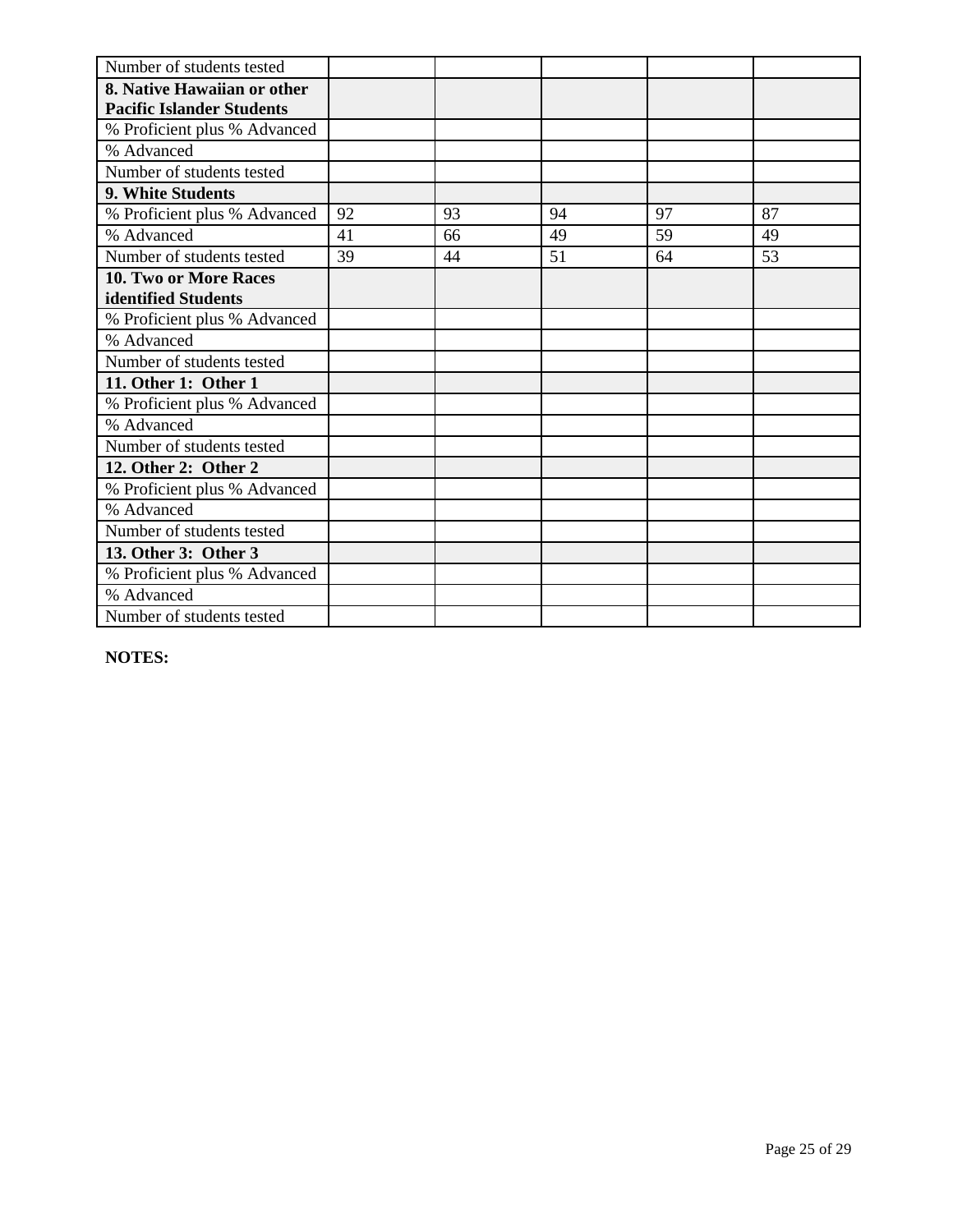**Publisher:** Pearson

**Subject:** Reading/ELA **Test:** Illinois Standards Achievement Test **All Students Tested/Grade:** 4 **Edition/Publication Year:** 2013

| School Year                      | 2012-2013      | $\overline{20}11 - 2012$ | 2010-2011      | 2009-2010      | 2008-2009      |
|----------------------------------|----------------|--------------------------|----------------|----------------|----------------|
| Testing month                    | Mar            | Mar                      | Mar            | Mar            | Mar            |
| <b>SCHOOL SCORES*</b>            |                |                          |                |                |                |
| % Proficient plus % Advanced     | 81             | 97                       | 96             | 87             | 88             |
| % Advanced                       | 36             | 41                       | 61             | 47             | 45             |
| Number of students tested        | 60             | 61                       | 61             | 60             | 71             |
| Percent of total students tested | 100            | 100                      | 100            | 100            | 100            |
| Number of students tested with   | $\overline{0}$ | $\boldsymbol{0}$         | $\overline{0}$ | $\overline{0}$ | $\overline{0}$ |
| alternative assessment           |                |                          |                |                |                |
| % of students tested with        | $\overline{0}$ | $\overline{0}$           | $\mathbf{0}$   | $\overline{0}$ | $\theta$       |
| alternative assessment           |                |                          |                |                |                |
| <b>SUBGROUP SCORES</b>           |                |                          |                |                |                |
| 1. Free and Reduced-Price        |                |                          |                |                |                |
| Meals/Socio-Economic/            |                |                          |                |                |                |
| <b>Disadvantaged Students</b>    |                |                          |                |                |                |
| % Proficient plus % Advanced     |                |                          |                |                |                |
| % Advanced                       |                |                          |                |                |                |
| Number of students tested        |                |                          |                |                |                |
| 2. Students receiving Special    |                |                          |                |                |                |
| <b>Education</b>                 |                |                          |                |                |                |
| % Proficient plus % Advanced     |                |                          |                |                |                |
| % Advanced                       |                |                          |                |                |                |
| Number of students tested        |                |                          |                |                |                |
| 3. English Language Learner      |                |                          |                |                |                |
| <b>Students</b>                  |                |                          |                |                |                |
| % Proficient plus % Advanced     |                |                          |                |                |                |
| % Advanced                       |                |                          |                |                |                |
| Number of students tested        |                |                          |                |                |                |
| 4. Hispanic or Latino            |                |                          |                |                |                |
| <b>Students</b>                  |                |                          |                |                |                |
| % Proficient plus % Advanced     |                |                          |                |                |                |
| % Advanced                       |                |                          |                |                |                |
| Number of students tested        |                |                          |                |                |                |
| 5. African- American             |                |                          |                |                |                |
| <b>Students</b>                  |                |                          |                |                |                |
| % Proficient plus % Advanced     |                |                          |                |                |                |
| % Advanced                       |                |                          |                |                |                |
| Number of students tested        |                |                          |                |                |                |
| <b>6. Asian Students</b>         |                |                          |                |                |                |
| % Proficient plus % Advanced     |                |                          |                |                |                |
| % Advanced                       |                |                          |                |                |                |
| Number of students tested        |                |                          |                |                |                |
| 7. American Indian or            |                |                          |                |                |                |
| <b>Alaska Native Students</b>    |                |                          |                |                |                |
| % Proficient plus % Advanced     |                |                          |                |                |                |
| % Advanced                       |                |                          |                |                |                |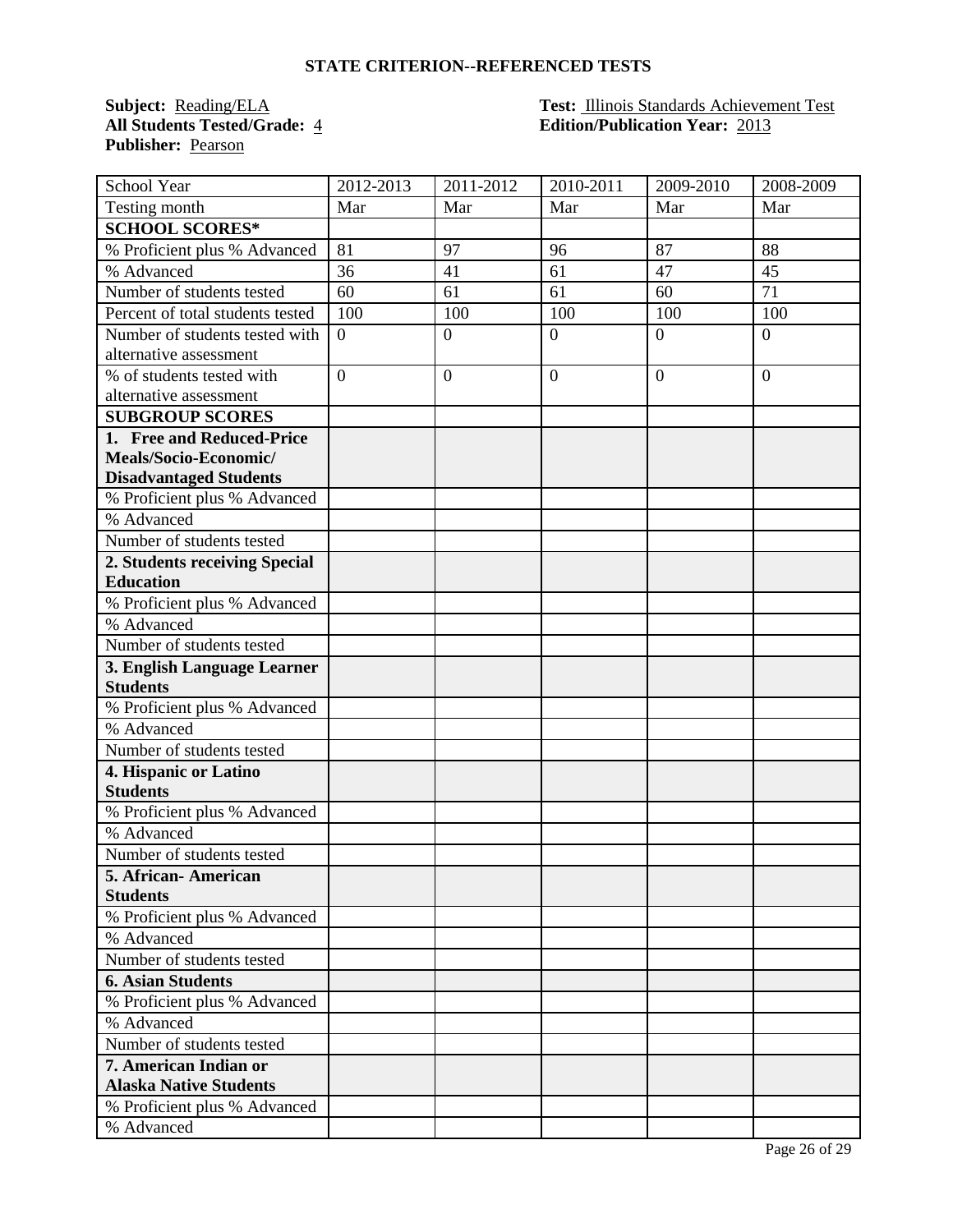| Number of students tested        |    |    |    |    |    |
|----------------------------------|----|----|----|----|----|
| 8. Native Hawaiian or other      |    |    |    |    |    |
| <b>Pacific Islander Students</b> |    |    |    |    |    |
| % Proficient plus % Advanced     |    |    |    |    |    |
| % Advanced                       |    |    |    |    |    |
| Number of students tested        |    |    |    |    |    |
| 9. White Students                |    |    |    |    |    |
| % Proficient plus % Advanced     | 79 | 96 | 98 | 87 | 91 |
| % Advanced                       | 31 | 39 | 63 | 43 | 46 |
| Number of students tested        | 48 | 54 | 56 | 53 | 65 |
| <b>10. Two or More Races</b>     |    |    |    |    |    |
| identified Students              |    |    |    |    |    |
| % Proficient plus % Advanced     |    |    |    |    |    |
| % Advanced                       |    |    |    |    |    |
| Number of students tested        |    |    |    |    |    |
| 11. Other 1: Other 1             |    |    |    |    |    |
| % Proficient plus % Advanced     |    |    |    |    |    |
| % Advanced                       |    |    |    |    |    |
| Number of students tested        |    |    |    |    |    |
| 12. Other 2: Other 2             |    |    |    |    |    |
| % Proficient plus % Advanced     |    |    |    |    |    |
| % Advanced                       |    |    |    |    |    |
| Number of students tested        |    |    |    |    |    |
| 13. Other 3: Other 3             |    |    |    |    |    |
| % Proficient plus % Advanced     |    |    |    |    |    |
| % Advanced                       |    |    |    |    |    |
| Number of students tested        |    |    |    |    |    |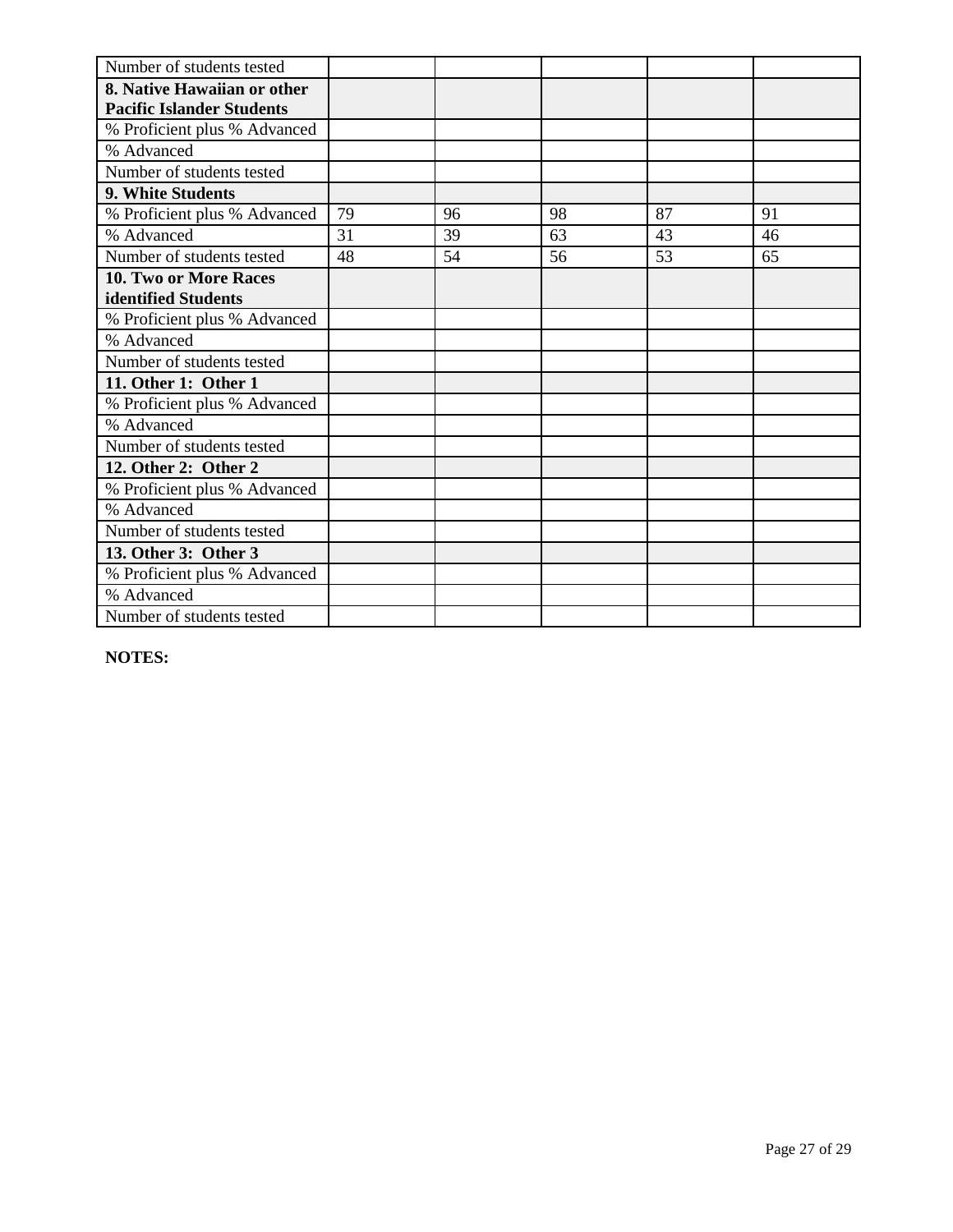**Publisher:** Pearson

### **Subject: Reading/ELA Test: Illinois Standards Achievement Test**<br>**All Students Tested/Grade:** 5 **Edition/Publication Year:** 2013 **All Students Tested/Grade:** 5 **Edition/Publication Year:** 2013

| School Year                      | 2012-2013      | 2011-2012      | 2010-2011    | 2009-2010      | 2008-2009      |
|----------------------------------|----------------|----------------|--------------|----------------|----------------|
| Testing month                    | Jan            | Jan            | Jan          | Jan            | Jan            |
| <b>SCHOOL SCORES*</b>            |                |                |              |                |                |
| % Proficient plus % Advanced     | 91             | 96             | 88           | 92             | 88             |
| % Advanced                       | 41             | 60             | 48           | 35             | 50             |
| Number of students tested        | 66             | 63             | 61           | 72             | 65             |
| Percent of total students tested | 100            | 100            | 100          | 100            | 100            |
| Number of students tested with   | $\overline{0}$ | $\overline{0}$ | $\mathbf{0}$ | $\overline{0}$ | $\overline{0}$ |
| alternative assessment           |                |                |              |                |                |
| % of students tested with        | $\overline{0}$ | $\overline{0}$ | $\mathbf{0}$ | $\overline{0}$ | $\theta$       |
| alternative assessment           |                |                |              |                |                |
| <b>SUBGROUP SCORES</b>           |                |                |              |                |                |
| 1. Free and Reduced-Price        |                |                |              |                |                |
| Meals/Socio-Economic/            |                |                |              |                |                |
| <b>Disadvantaged Students</b>    |                |                |              |                |                |
| % Proficient plus % Advanced     |                |                |              |                |                |
| % Advanced                       |                |                |              |                |                |
| Number of students tested        |                |                |              |                |                |
| 2. Students receiving Special    |                |                |              |                |                |
| <b>Education</b>                 |                |                |              |                |                |
| % Proficient plus % Advanced     |                |                |              |                |                |
| % Advanced                       |                |                |              |                |                |
| Number of students tested        |                |                |              |                |                |
| 3. English Language Learner      |                |                |              |                |                |
| <b>Students</b>                  |                |                |              |                |                |
| % Proficient plus % Advanced     |                |                |              |                |                |
| % Advanced                       |                |                |              |                |                |
| Number of students tested        |                |                |              |                |                |
| 4. Hispanic or Latino            |                |                |              |                |                |
| <b>Students</b>                  |                |                |              |                |                |
| % Proficient plus % Advanced     |                |                |              |                |                |
| % Advanced                       |                |                |              |                |                |
| Number of students tested        |                |                |              |                |                |
| 5. African- American             |                |                |              |                |                |
| <b>Students</b>                  |                |                |              |                |                |
| % Proficient plus % Advanced     |                |                |              |                |                |
| % Advanced                       |                |                |              |                |                |
| Number of students tested        |                |                |              |                |                |
| <b>6. Asian Students</b>         |                |                |              |                |                |
| % Proficient plus % Advanced     |                |                |              |                |                |
| % Advanced                       |                |                |              |                |                |
| Number of students tested        |                |                |              |                |                |
| 7. American Indian or            |                |                |              |                |                |
| <b>Alaska Native Students</b>    |                |                |              |                |                |
| % Proficient plus % Advanced     |                |                |              |                |                |
| % Advanced                       |                |                |              |                |                |